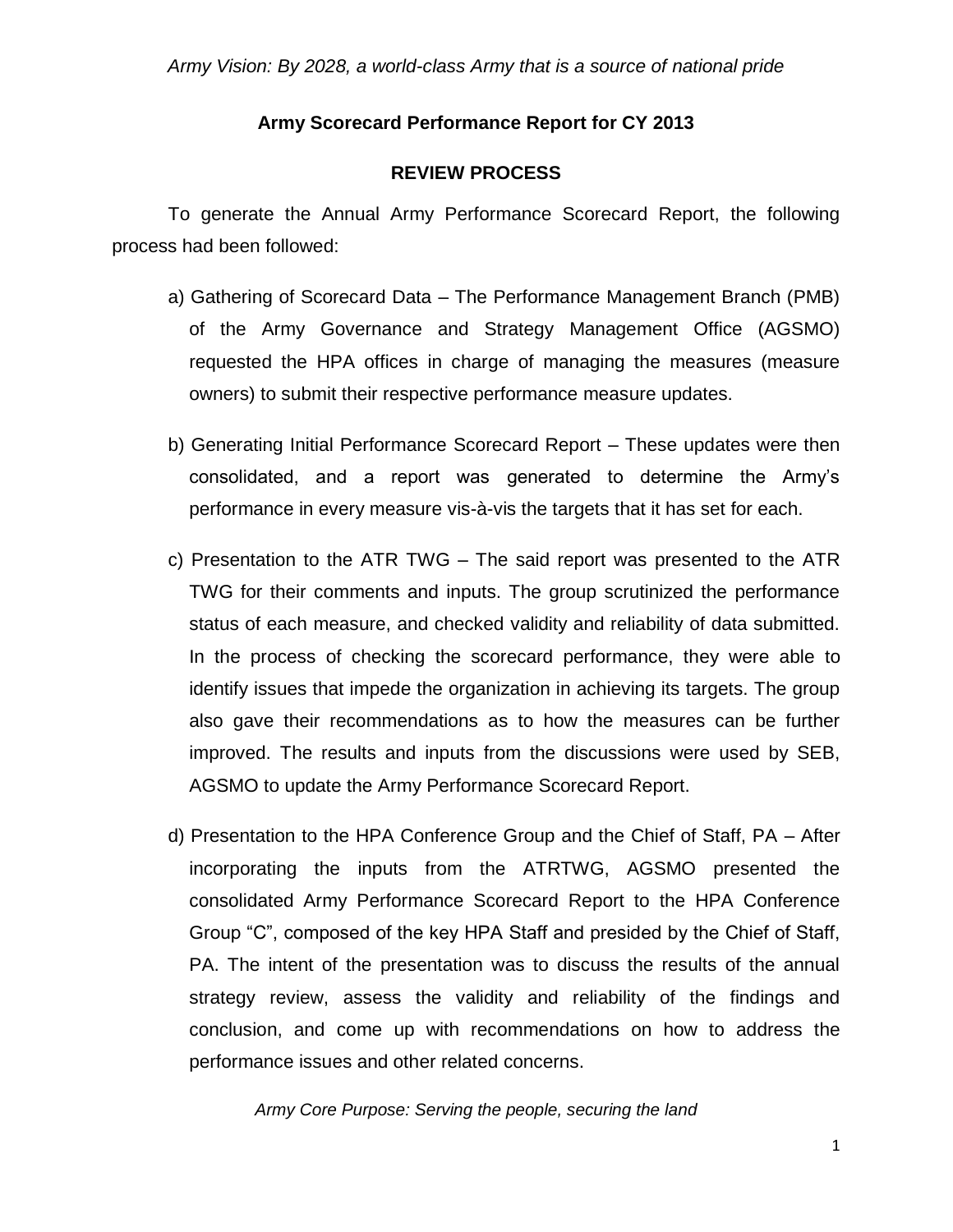- e) Presentation to the Commanding General, Philippine Army The updated Army Scorecard Performance Report was then submitted and presented to the Commanding General to give him an idea where we are in the ATR implementation and what we have accomplished in the last year. The presentation of the results and findings of the Army Performance Scorecard is intended to help the CGPA come up with decision on how to move the Army forward vis-à-vis the ATR.
- f) Presentation to the PA Multi-Sector Advisory Board (MSAB) As proof for our thrusts towards institutionalizing good governance, especially the principles of transparency and accountability, the results and findings of the CY 2012 Army Performance Scorecard Report were then presented to the PA MSAB in order to apprise them of the Army's performance in regard to the ATR and get their insights on how to effectively help the Army attain its performance targets.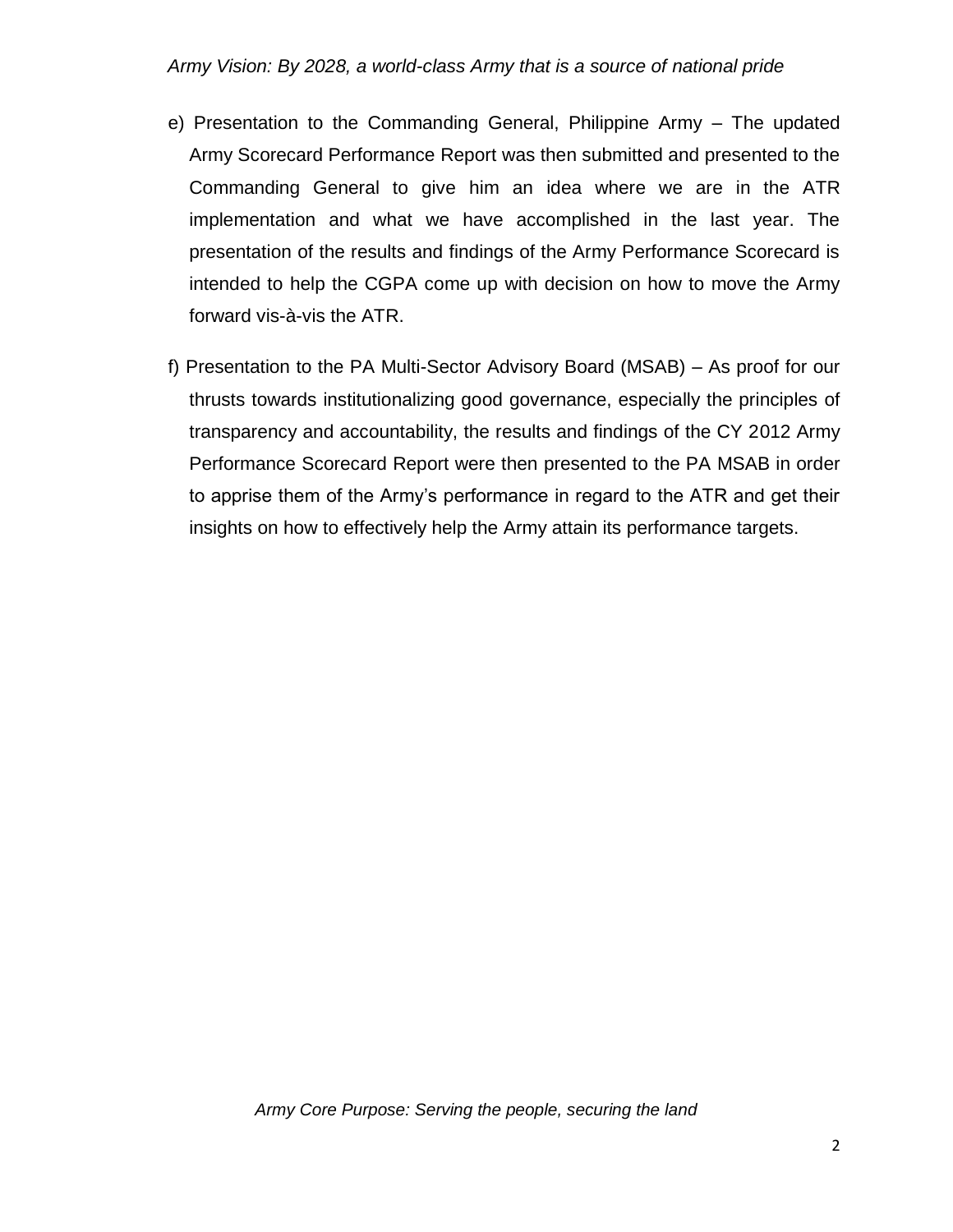## **DETERMINING PERFORMANCE STATUS**

To compute the accomplishment rate of each strategic measure, shown below are the formulae used.

| Determining Performance Status                                                                |                                                             |
|-----------------------------------------------------------------------------------------------|-------------------------------------------------------------|
| Formula for computing performance status:<br>Let:                                             |                                                             |
| $A - Actual$ data<br>$T$ – Target data for the year<br>P – Accomplishment based on the target |                                                             |
| <b>Increasing Targets</b><br>(the higher the better)                                          | <b>Decreasing Targets</b><br>(the lower the better)         |
| $P_i = \left(1 + \frac{A-T}{T}\right) \times 100\%$                                           | $P_{d} = \left(1 + \frac{T-A}{T}\right) \times 100\%$<br>OR |
| OR<br>$P_i = \frac{A}{T}$ X 100%                                                              | $P_d = \frac{2T-A}{T}$ x 100%                               |

In monitoring the status of the performance of the CGPA scorecard, the group was guided by the following criteria:

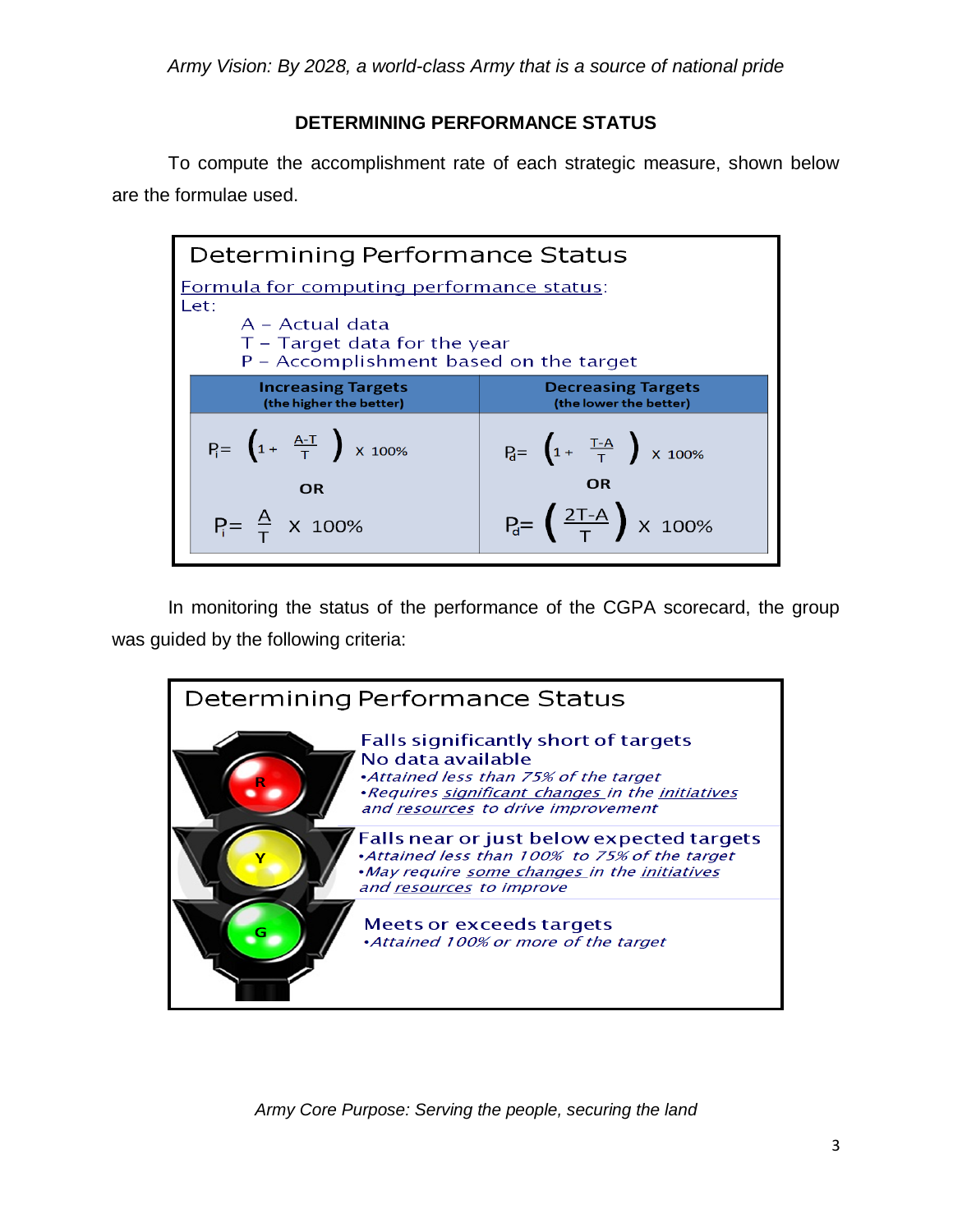- a) The performance of a strategic measure is rated RED if it was only able to attain less than 75% of the set target;
- b) A strategic measure will be rated YELLOW if it was able to attain between 75 to 100% of the target;
- c) A strategic measure is rated GREEN if it was able to accomplish or surpass the set target; and,
- d) A strategic measure is rated WHITE if there is no data available yet for that measure.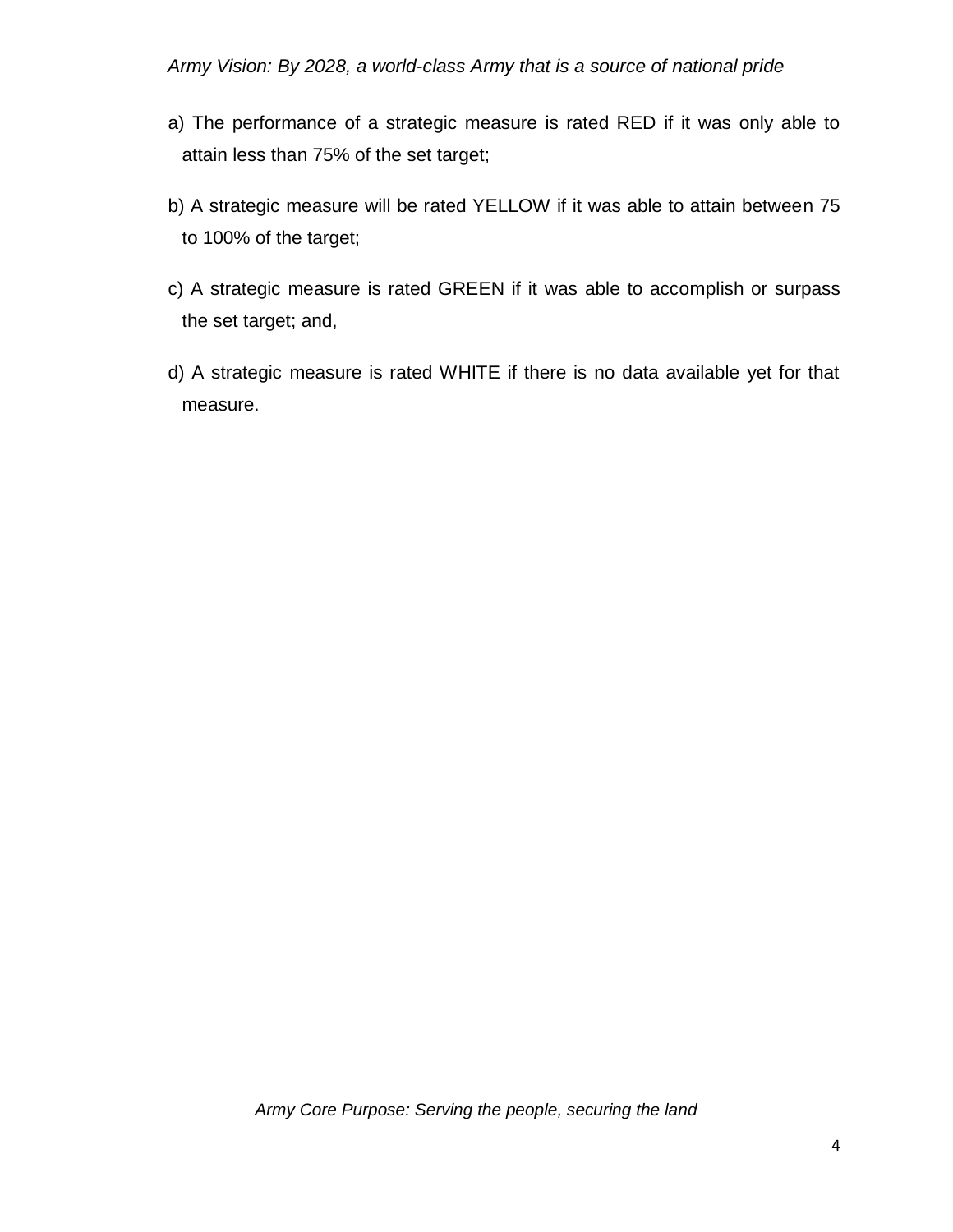## **Scorecard Results and Analysis**

From the formula above, the group arrived at the following results for each of the strategic measure:

# **Measure 1: Net Trust Rating (NTR)**

1. Measure Owner: G7, PA

2. Measure Definition: Designed to measure the strategic objective (SO) no. 1, "Develop and communicate a brand image consistent with the Army's core values", the Net Trust Rating should monitor the perceived trust the general public has on the PA through a survey.

3. Current Score: Plus 75

**G**

4. Success Rate:



5. Remark/: The Net Trust is one of the major deliverables of ATRSEP. The contract was approved on 28 May 2013 and the Notice To Proceed (NTP) was issued on 29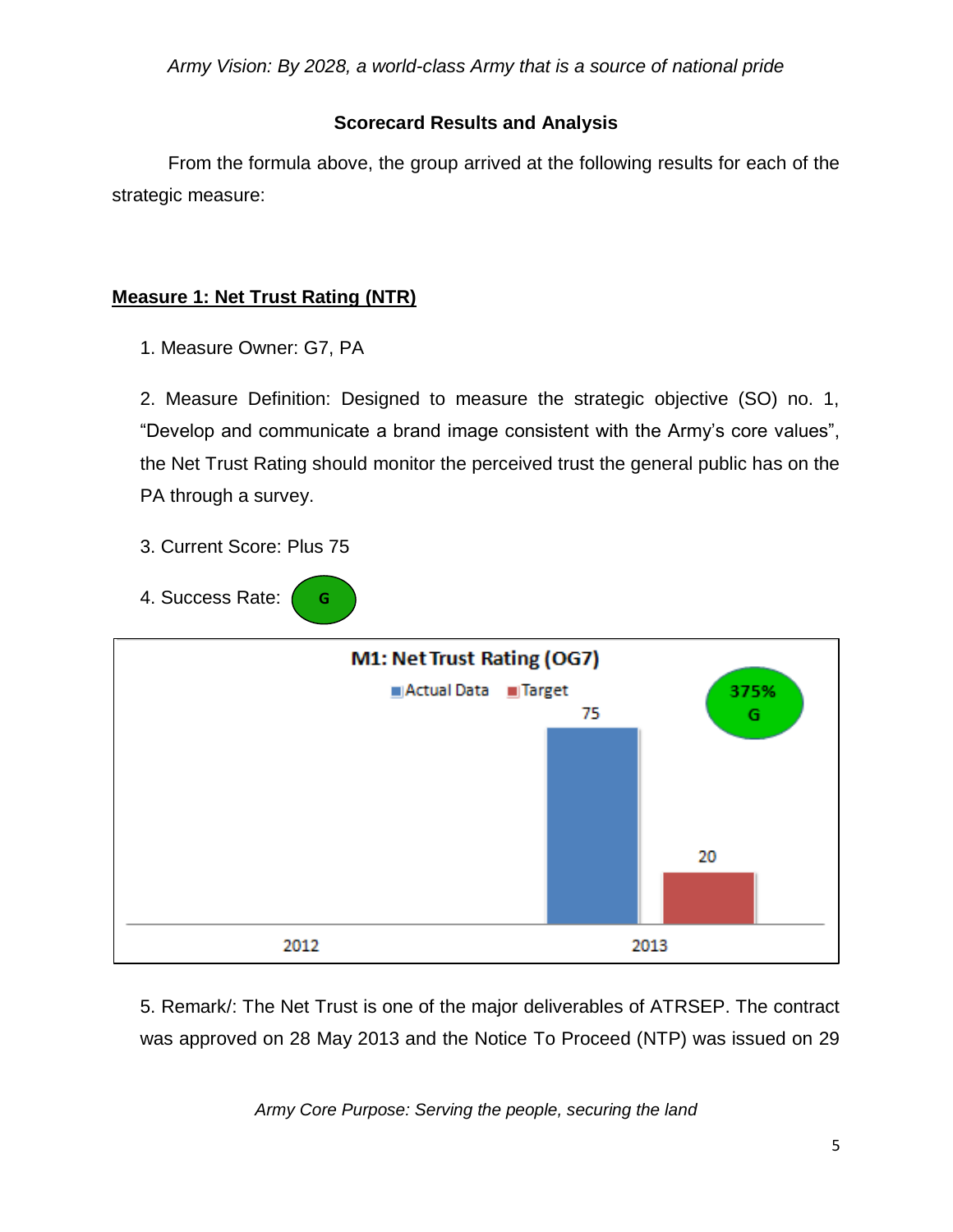May 2013. Project implementation started on 15 June 2013. The result of the said survey was delivered last 28 March 2014, and the Net Trust Rating of the Philippine Army is Plus 75, attaining and even exceeding its target which is Plus 20. This being said, this measure gained a green status.

### **Measure 2: Number of Completed IDSE Activities (IDSE)**

1. Measure Owner: G5, PA

2. Measure Definition: This shall measure the number of activities conducted for the purpose of developing the PA's capability for addressing internal and external security threats and strengthening relations with ally countries.

- 3. Current Score: 185
- 4. Success Rate: **G**

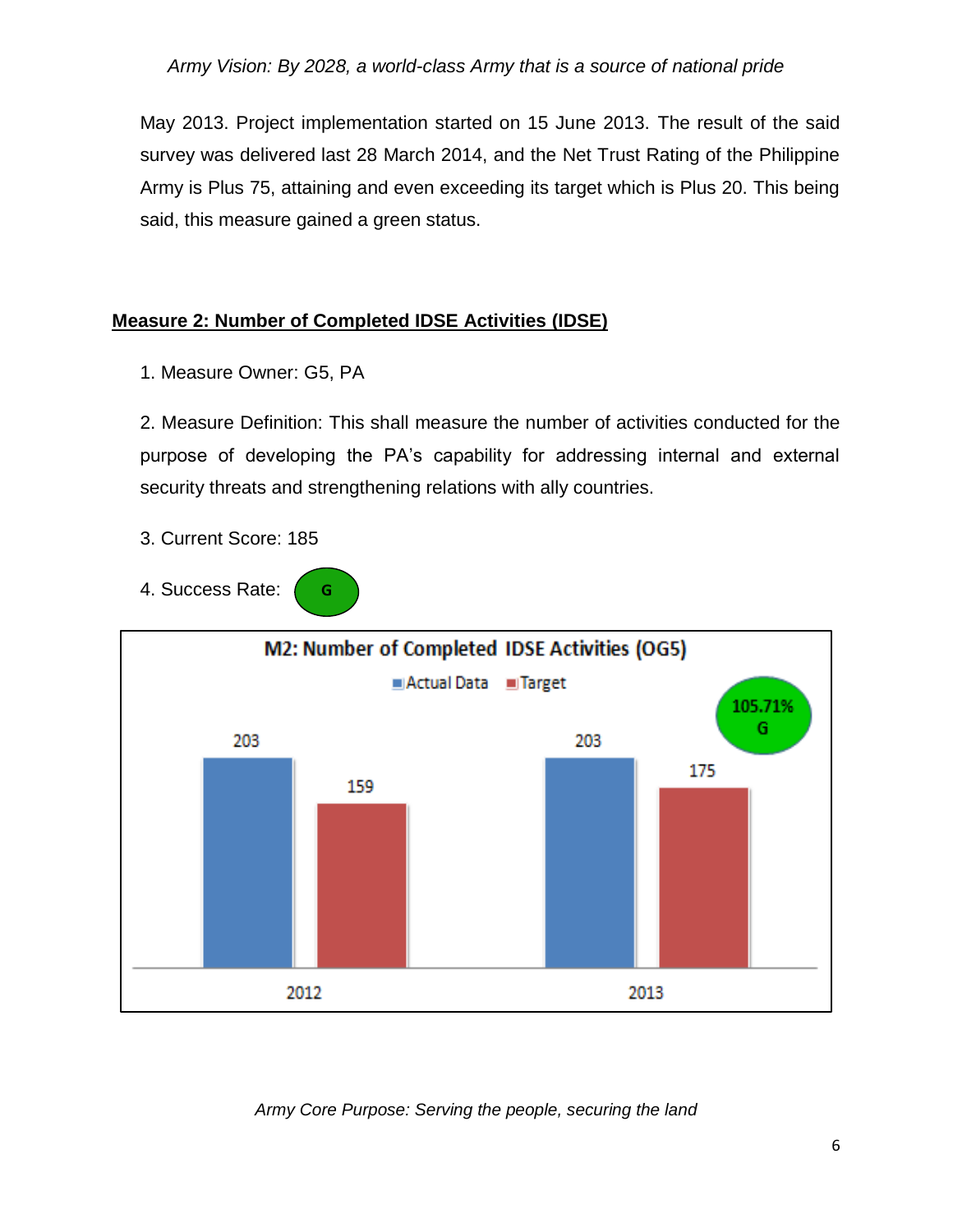5. Analysis: The Number of Completed International Defense and Security Engagement (IDSE) Activities measures the number of activities conducted for the purpose of developing the PA's capability for addressing internal and external security threats and contributing to the PA's intent of promoting confidence building. For this year, we have 185 completed IDSE activities, surpassing our target of 175 IDSE activities. This being said, we have achieved a success rating of 105.71%, thus gaining a green status.

# **Measure 3: Growth Rate of Completed Projects/Activities with Key Stakeholders (GRCS)**

1. Measure Owner: G7, PA

2. Measure Definition: The growth rate of completed projects/activities with key stakeholders evaluates the success of the Army in undertaking the projects with external key stakeholders. It is expected that the engagements and partnerships with these key stakeholders shall translate into productive undertakings beneficial to the PA.

3. Current Score: 277

4. Success Rate: **G**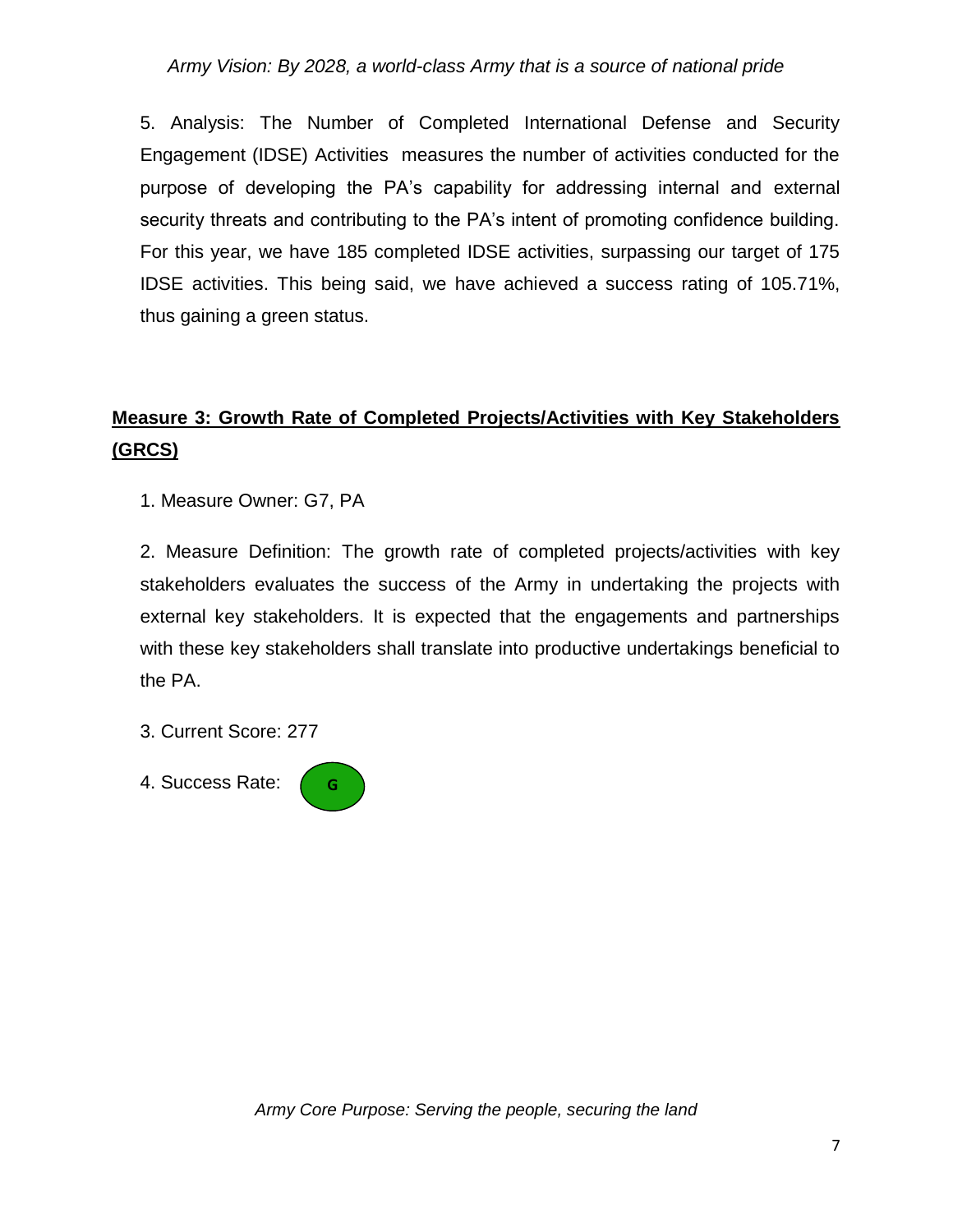

5. Analysis: For the third measure, which is the growth rate of completed projects/activities with key stakeholders, it evaluates the success of Army to undertake projects with external stakeholders. Presented here is the 2013 year-end target data which is 242 completed projects/activities. By completing 277 projects/activities, not only did we meet target but exceed as well. With a success rating of 114.46%, we have achieved a green status for this measure.

# **Measure 4: Growth Rate of Formalized Partnerships with Key Stakeholders (GRFS)**

1. Measure Owner: G7, PA

2. Measure Definition: Growth rate of formalized partnerships with key stakeholders intends to assess the success of the PA in institutionalizing its engagements with its key local external stakeholders. This shall be in terms of the number of partnerships formalized between the Headquarters Philippine Army, the PA major subordinate units and their local key stakeholders through memorandum of understandings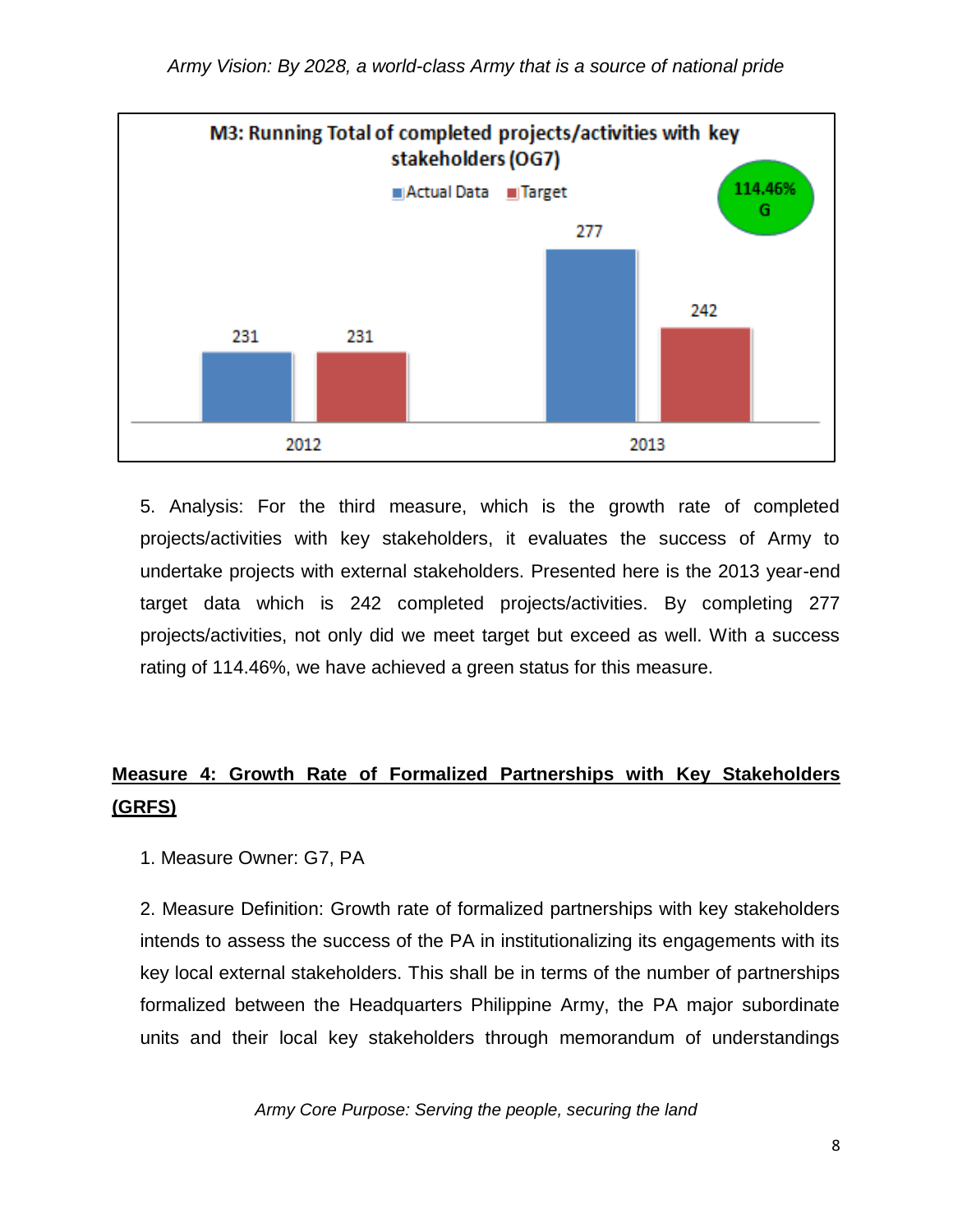(MOUs), memorandum of agreements (MOAs), or other applicable instruments such as "memorandum of engagement" or "joint project management plan".



3. Current Score: 132

5. Analysis: This measure assesses the success of the PA in institutionalizing its engagements with key external stakeholders. With a target of 118 partnerships by this year, we have achieved 132 formalized partnerships. This being said, we have gained a success rating of 111.86% thus attaining a green status for this measure.

## **Measure 5: COA Adverse Findings (COA)**

1. Measure Owner: C, MFO, PA

2. Measure Definition: This measure reflects the success of the PA in encouraging good governance practices and in following accounting and auditing requirements.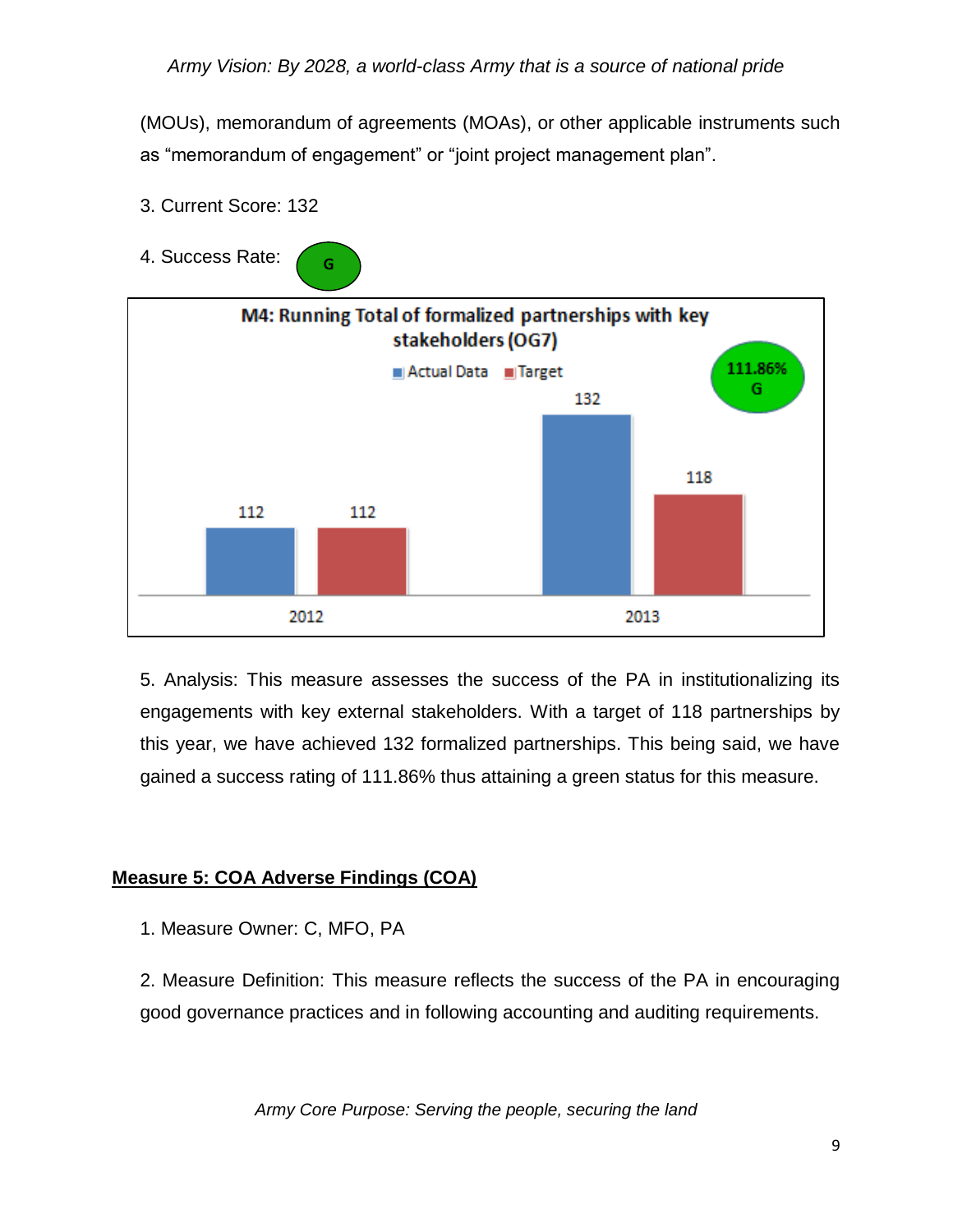3. Current Score: 33



5. Analysis: COA Consolidated Annual Audit Report (CAAR) of PA for CY 2013 shows an increase on audit findings from 28 to 33 compared to that of Consolidated Annual Audit Report for CY 2013. In spite of the noted increase, some of these findings are recurring just like that of the previous years. Hence, the COA Cluster Director was necessitated to render an Adverse Opinion as its recommendation since the Command was allegedly lacking essential effort in addressing such recurring findings.

## **Measure 6: Program Implementation Rate (PIR)**

1. Measure Owner: C, ARMO, PA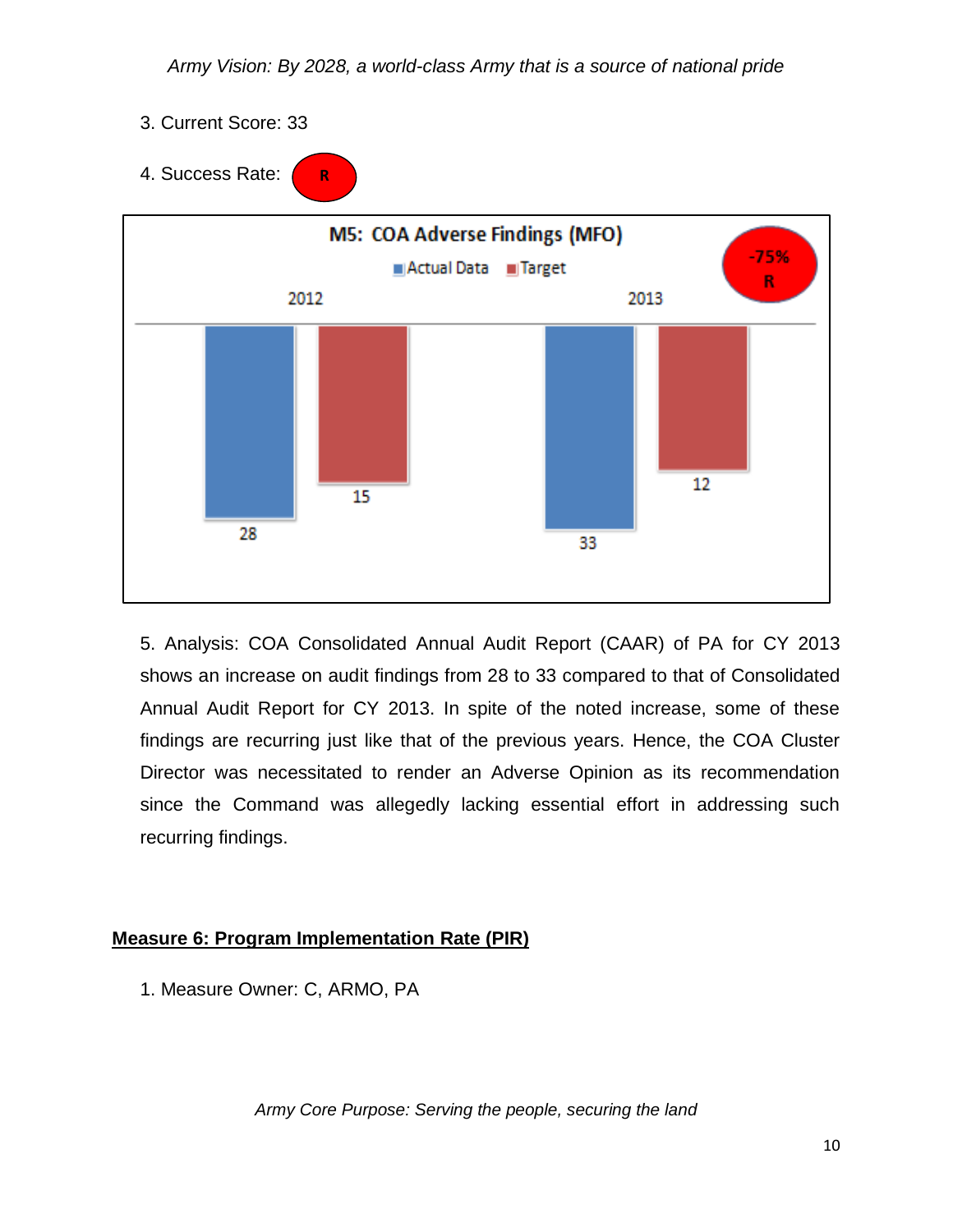2. Measure Definition: Partly measuring SO 4, "adopt best practices in resource management", Program Implementation Rate shows the linkage between the Army's programming, budgeting, and execution system. It captures the program changes, and measures the degree by which the Army adheres to activity-based and performance-focused budgeting, thus ensuring a strategy-driven budget.

3. Current Score: 100%

**G**

4. Success Rate:



5. Analysis: The Program Implementation Rate shows the linkage between the PA's programming, budgeting, and execution system. It captures the program changes, and measures the degree by which the PA adheres to activity-based and performance-focused budgeting, thus ensuring a strategy-driven budget. For the 2013 year-end target of 100%, 100% of the programmed projects have already been accomplished, thus rated green.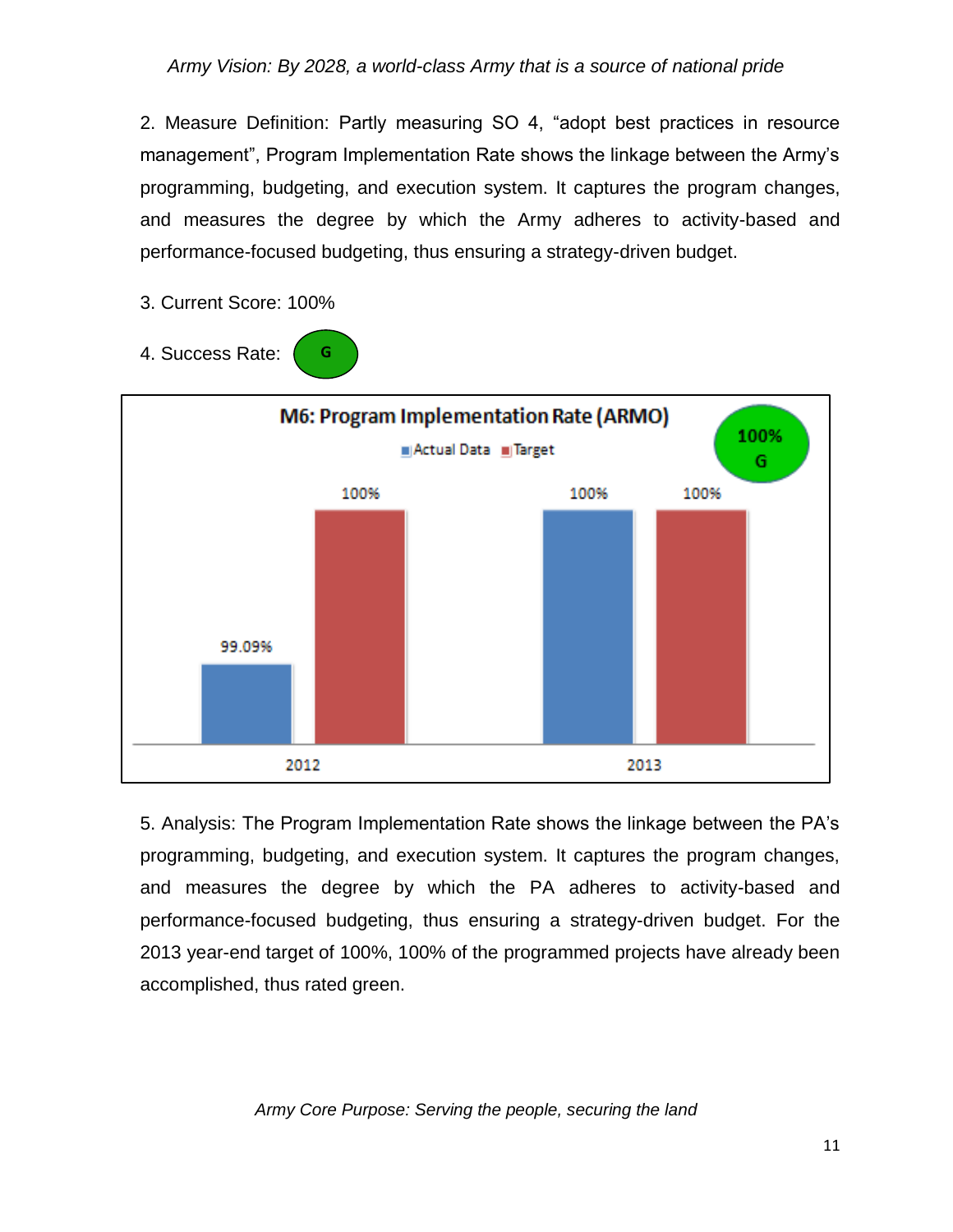## **Measure 7: Absorptive Capacity (AC)**

1. Measure Owner: C, ARMO, PA

2. Measure Definition: This measure pertains to the ability of the organization to obligate and utilize the programmed funds.

- 3. Current Score: 99.08%
- 4. Success Rate: **Y**



5. Analysis: In this measure, we have obligated only 99.08% of the programmed funds this year, only .02% away from hitting our target. This being said, we gained a yellow status for this measure.

## **Measure 8: Logistics Performance Index (LPI)**

1. Measure Owner: G4, PA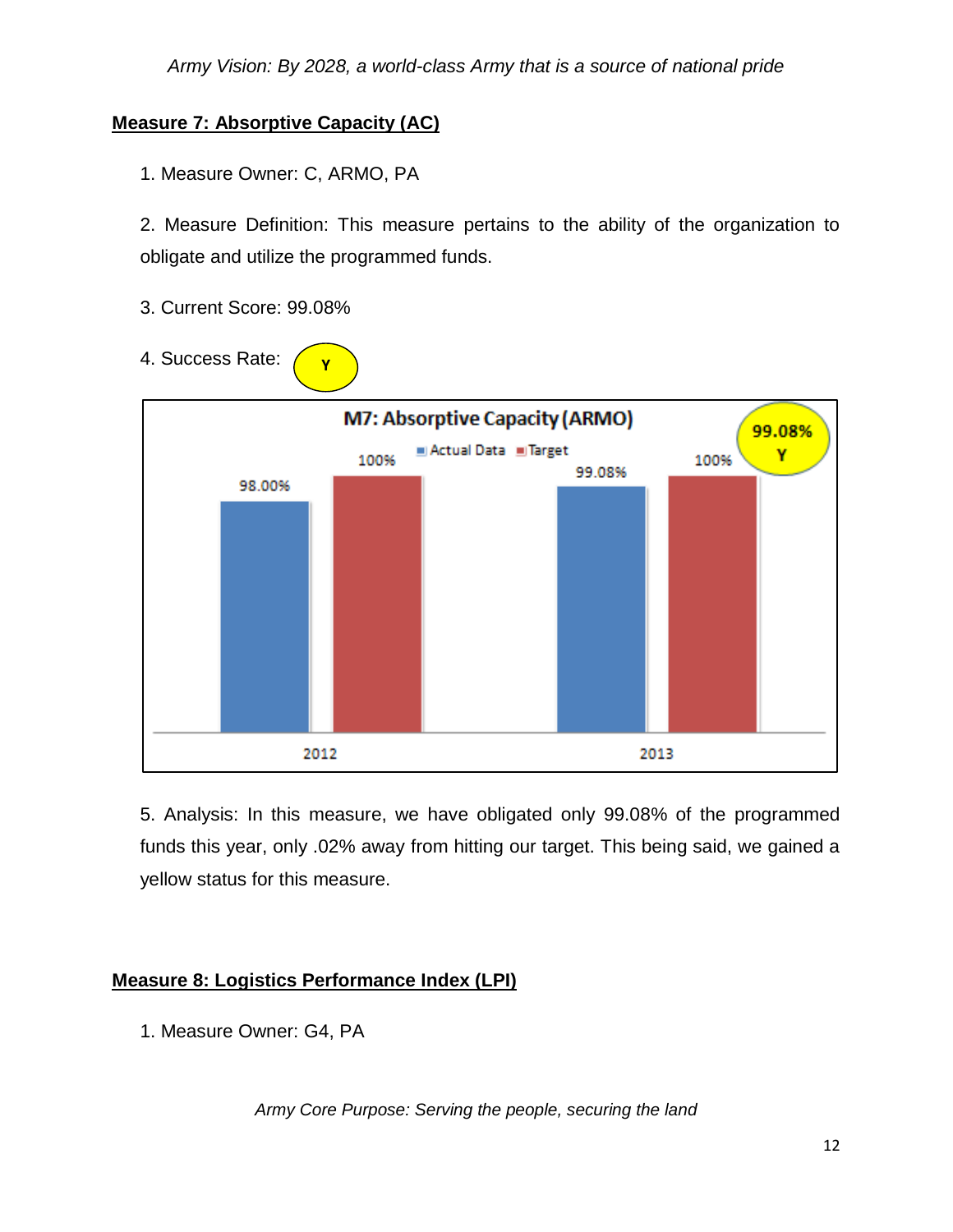2. Measure Definition: Logistics Performance Index (LPI) pertains to our ability to immediately respond to the logistical needs, particularly in the areas of Reenlistment Clothing Allowance-in-kind, Organizational Support, Transportation Support, Firearms, Ammunition, Maintenance, and Facilities of our subordinate units and offices.

- 3. Current Score: 2.76
- 4. Success Rate:

**Y**



5. Analysis: For this measure, we have an LPI of 2.76 which is the same as last year, thus not hitting our target for this year, which is 2.8. This being said, we have achieved a success rating of 98.57%, thus attaining a yellow status.

#### **Measure 9: Quality Recruit Index (QRI)**

1. Measure Owner: G1, PA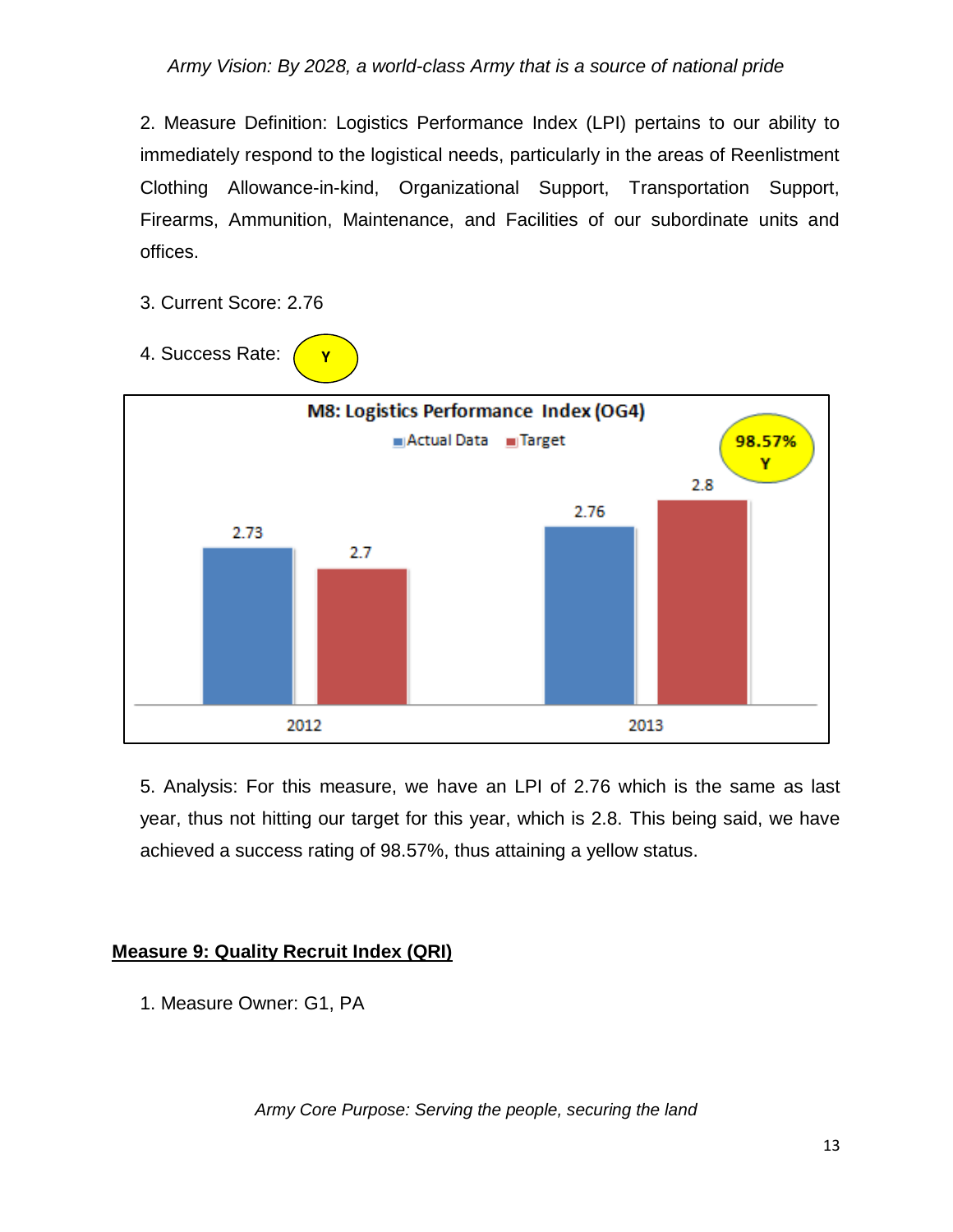2. Measure Definition: Quality Recruit Index determines the individual's tolerance to stress, capacity to absorb new ideas, and knowledge and capability to undergo rigorous military activities. In effect, this measures the ability of the PA to attract the best and the brightest.

3. Current Score: Officers – 75.33%

Enlisted Personnel – 79%

4. Success Rate:  $\bigcap_{\mathbf{Y}}$ 

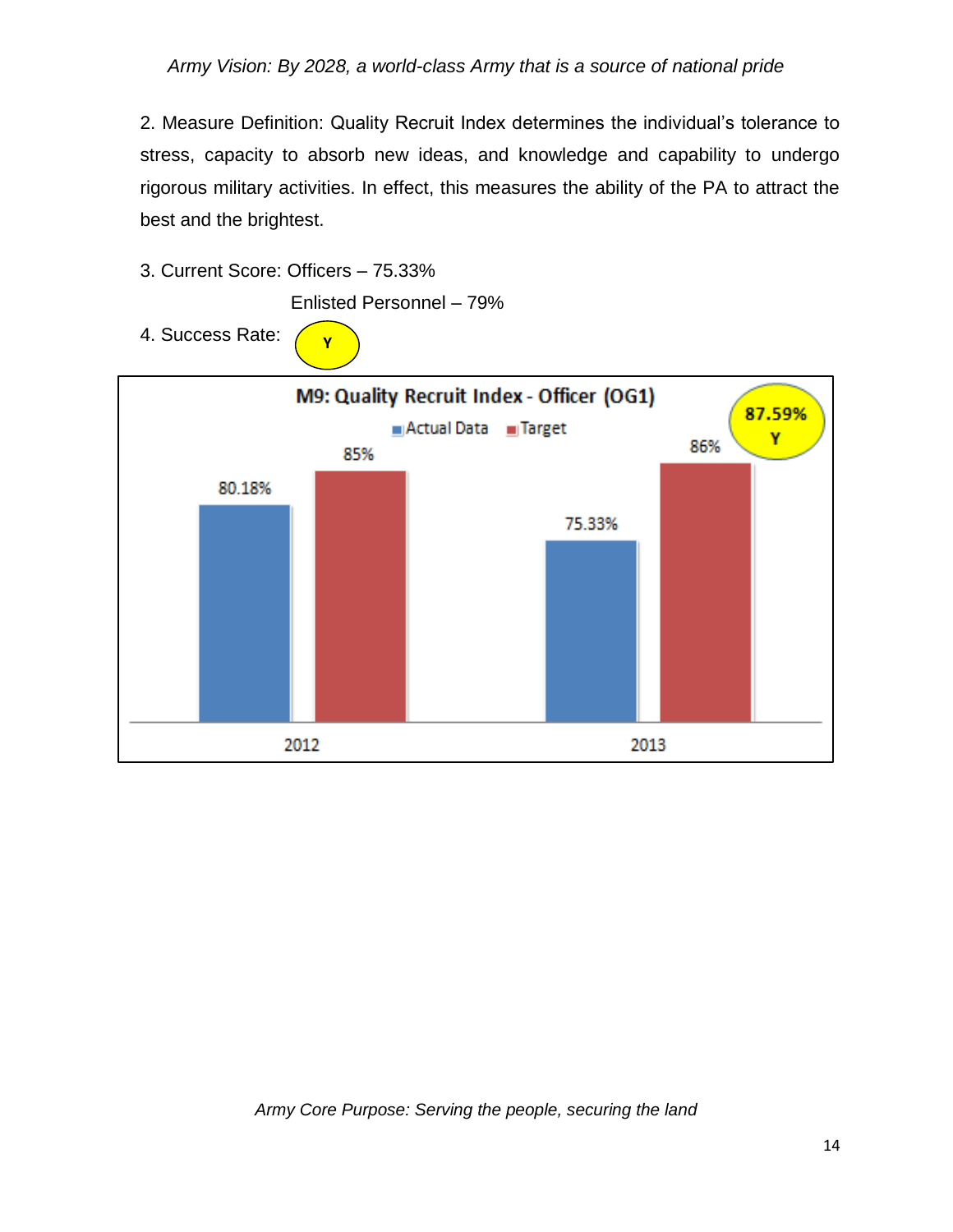

5. Analysis: The Quality Recruit Index indicates the ability of the PA to attract the most competent and most qualified to join the organization. Different indicators are used in EP and Officers (see measure profile).

The required data are the recruits' scores on all areas (PAATB, AFP Qualifying Exam, Special Written Exam, Interview, PFT, and other additional requirements) through the consolidated reports and worksheets of PA recruits. The PA Recruit Index are computed by, and acquired at APMC.

For the QRI of Officers, the actual data is 75.33% from a target of 86%. With the success rate of 87.59%, we have attained a yellow status for this measure.

For the QRI of Enlisted Personnel, the actual data is 79% from a target of 86%. With a success rate of 91.86%, we have attained a yellow status for this measure.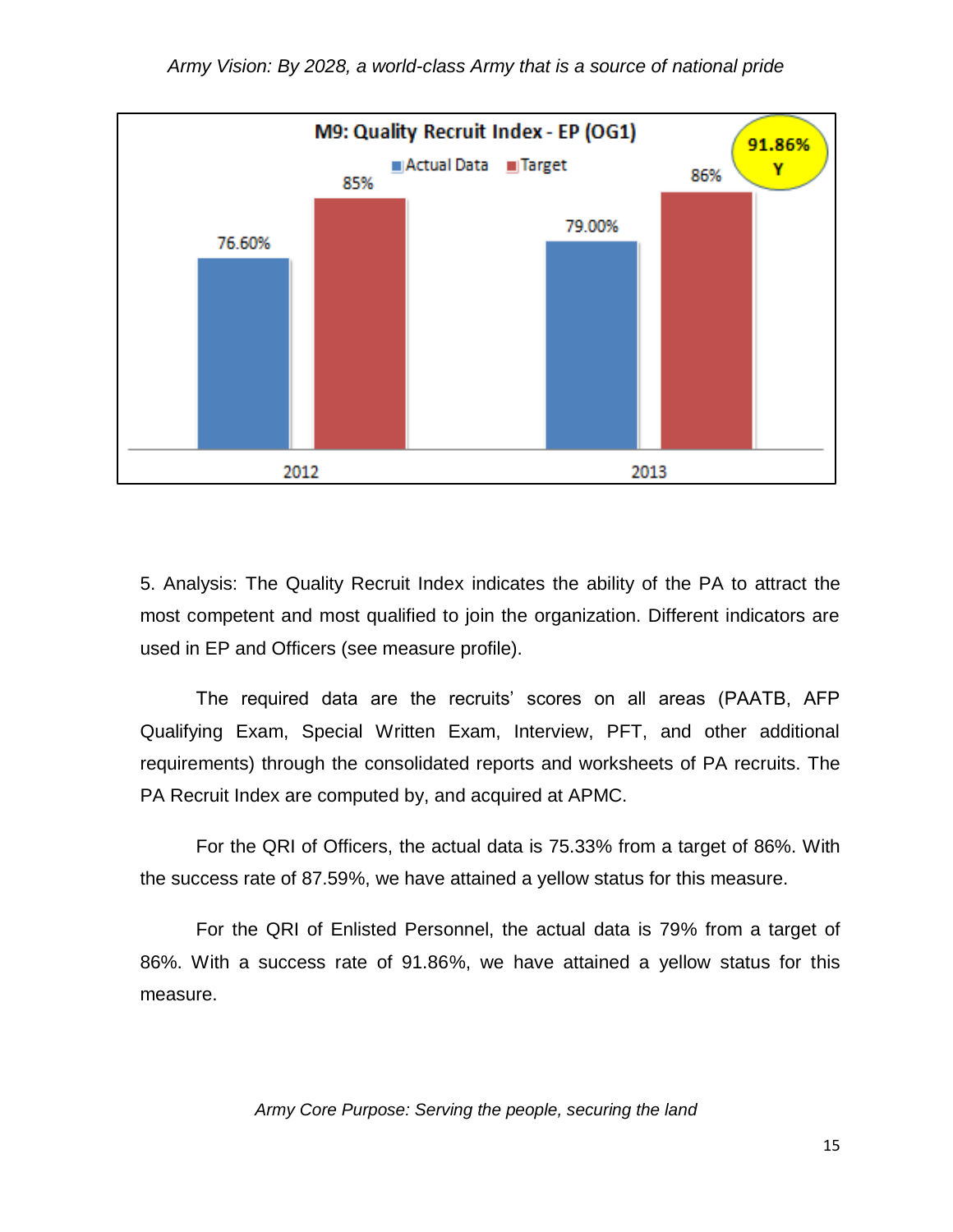## **Measure 10: Quality Recruit Index (QRI)**

1. Measure Owner: G1, PA

2. Measure Definition: This performance measure denotes the ability to retain the best and the brightest in the service, and defines competent personnel as someone who has attained at least 85% GPA in any of their career courses taken throughout their military service, very satisfactory rating in their OPAR/EPEM, and has no legal impediments.

- 3. Current Score: 215
- 4. Success Rate: **G**



5. Analysis: On the retention of competent personnel, the target for 2013 was set to be decreased to 540 from the 2012 target of 607. The actual data for 2013 is 215. This being said, we have gained a success rating of 160.17% thus attaining a green status.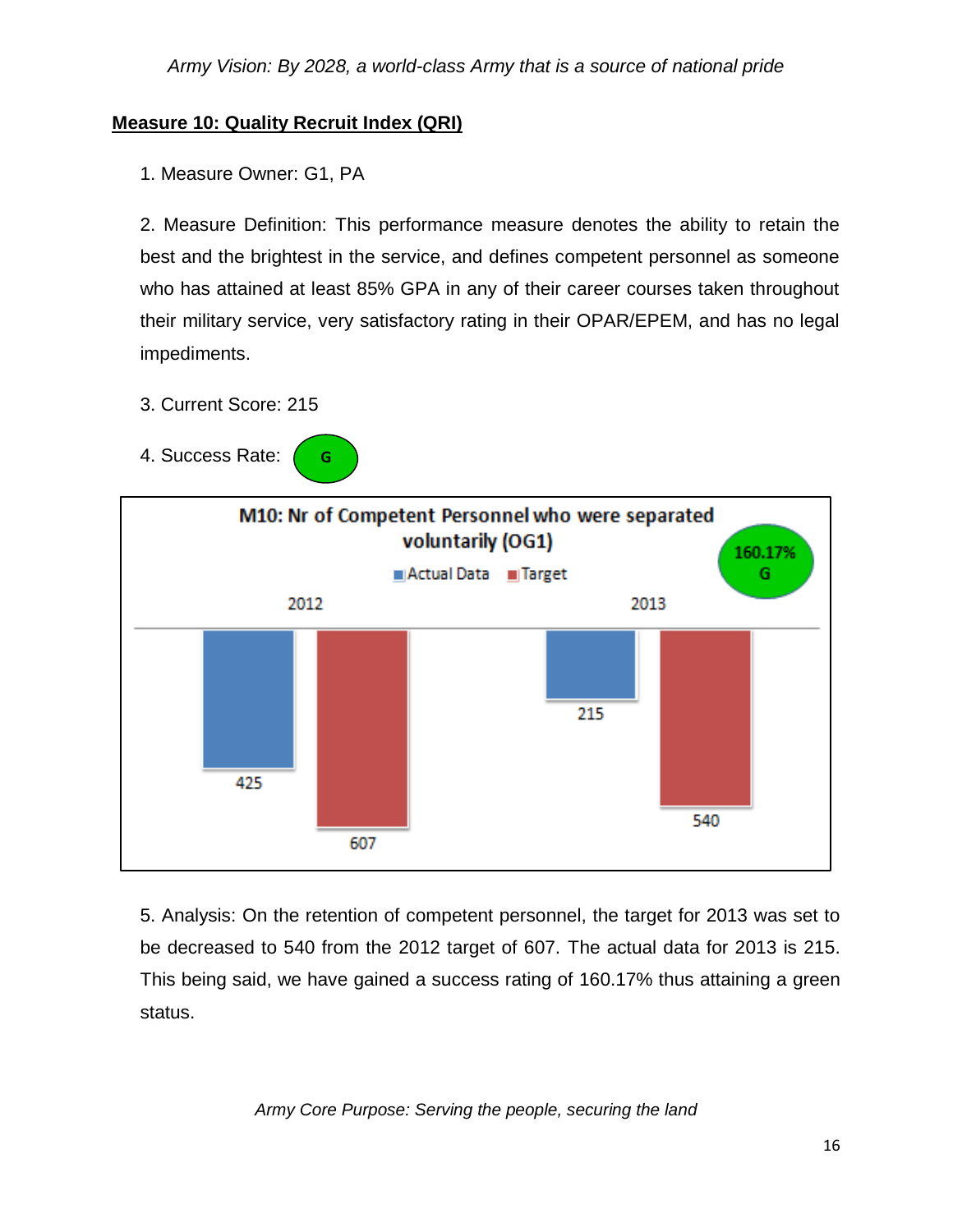## **Measure 11: Forced Attrition Rate (FAR)**

1. Measure Owner: G1, PA

2. Measure Definition: Forced attrition rate indicates the rate by which the Army weeds out those who are incompetent and not contributing to the overall mission.

- 3. Current Score: 0.42%
- 4. Success Rate: **Y**



5. Analysis: On M11, the Army fell short of meeting the target. However, there is a notable increase in the number of personnel who were separated under forced circumstances. With a target of 0.50%, the actual data is 0.42% that indicates a success rating of 84% and a yellow status.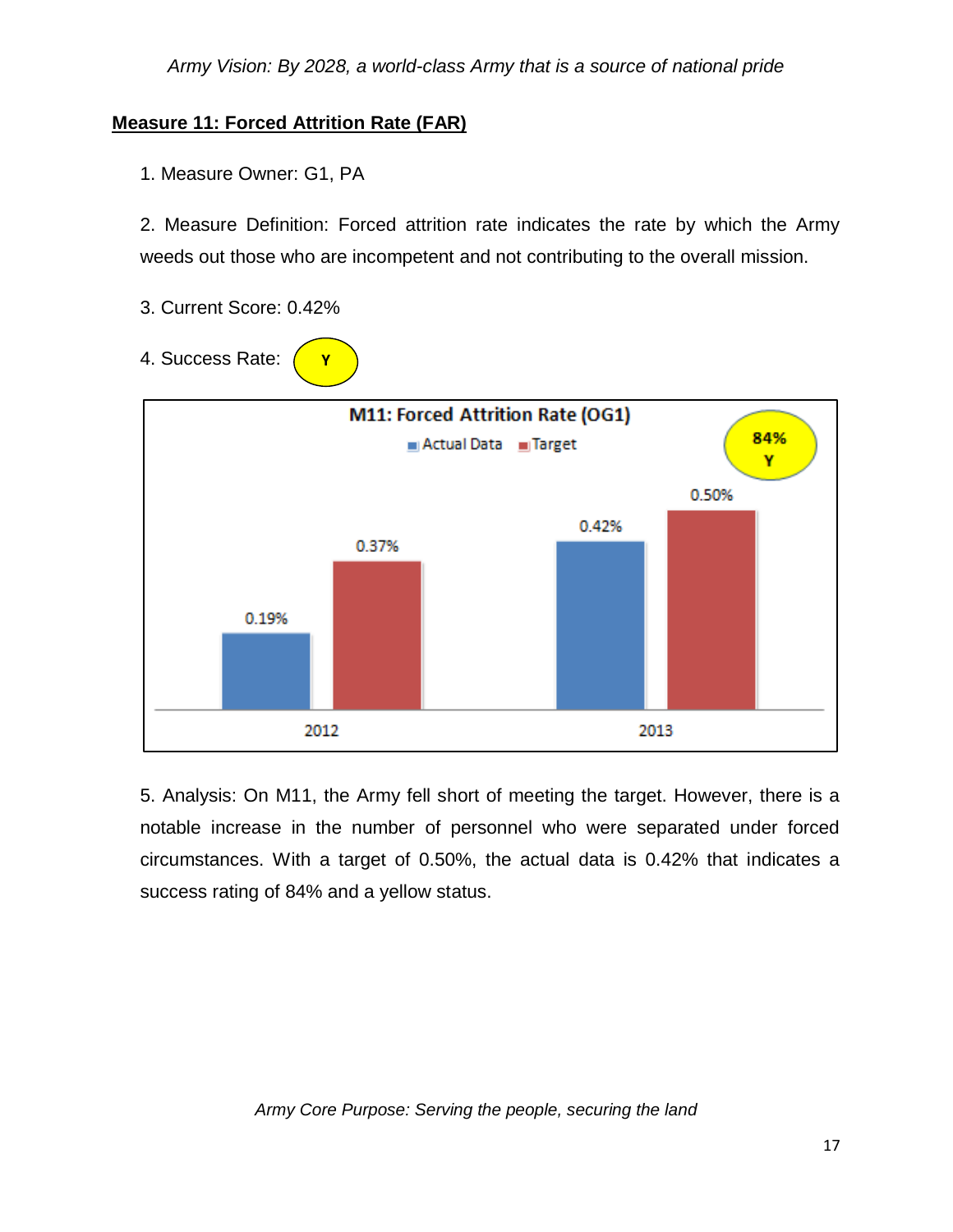# **Measure 12: Number of Offenses (DLO cases) with Less Grave and Grave Penalties (OGP)**

1. Measure Owner: G1, PA

2. Measure Definition: Number of offenses with less grave and grave penalties is a proxy measure to determine the state of discipline and character of the Army personnel.

- 3. Current Score: 793
- 4. Success Rate: **R**



5. Analysis: On M12, the Army was not able to attain its target. With an actual data of 793 less grave and grave penalties, the Army gained a success rating of -1.27%, thus attaining a red status for this measure.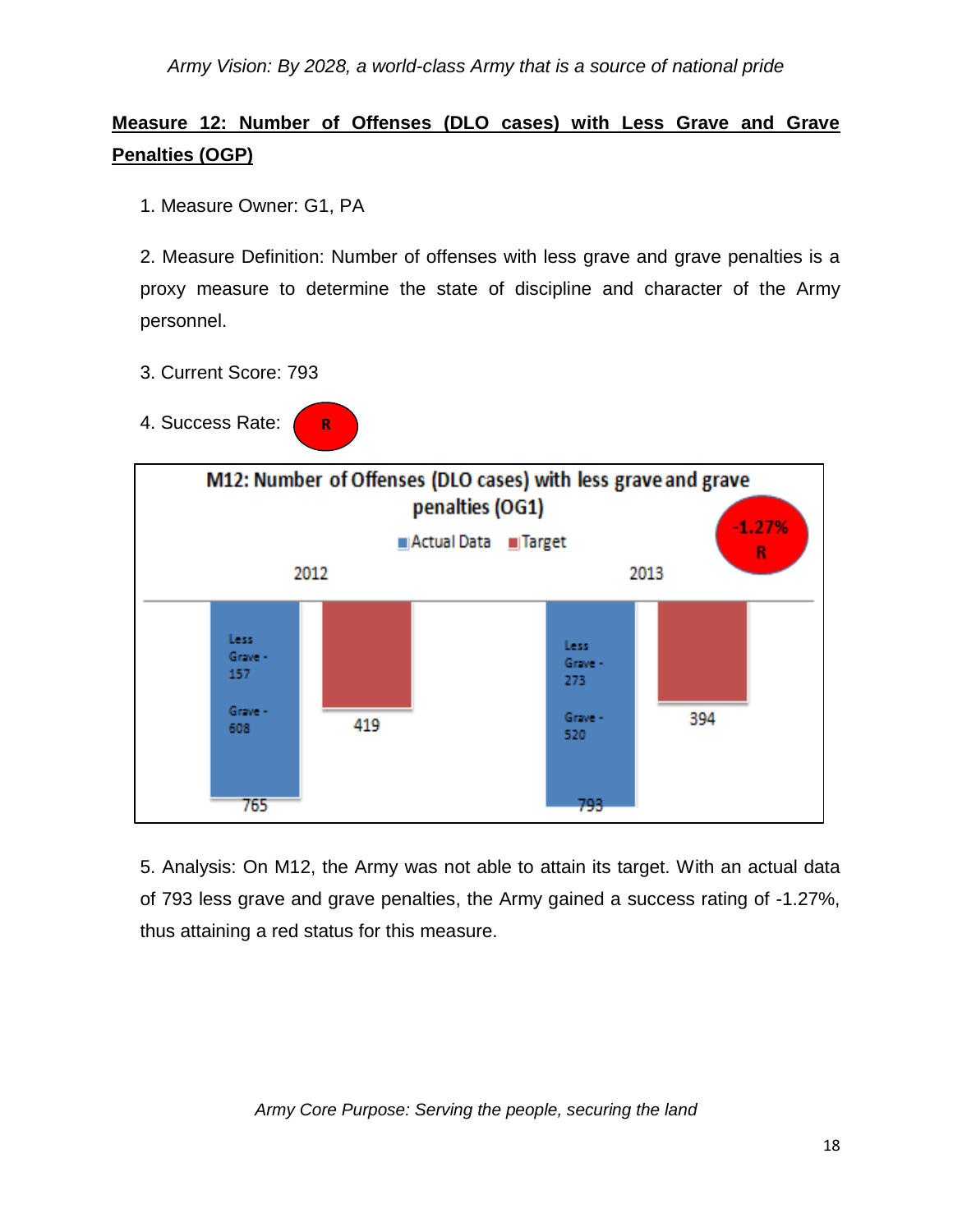# **Measure 13: Individual Training Readiness (ITR)**

**G**

1. Measure Owner: G8, PA

2. Measure Definition: Individual Training Readiness is the level of preparedness of our Army personnel, Officer or Enlisted Person, vis-à-vis the required competencies of his/her current position.

- 3. Current Score: 91%
- 4. Success Rate:



5. Analysis: The Individual Training Readiness measures the level of preparedness of an individual vis-à-vis the required competencies of his current position. With the 2013 year-end target of 81%, we have reached 91%. This being said, we have gained a success rating of 112.35% and attained a green status for this measure.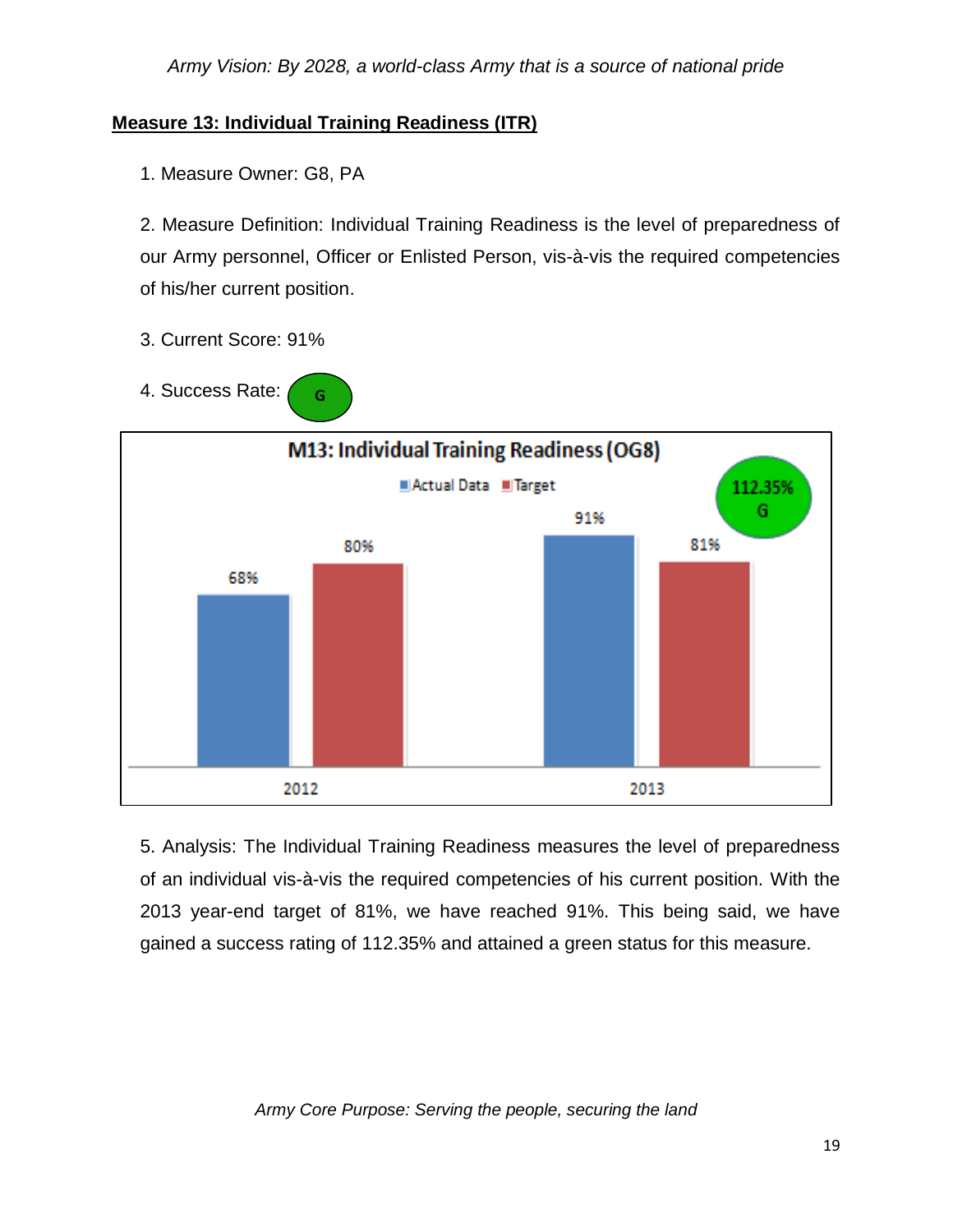## **Measure 14: Personnel Satisfaction Index (PSI)**

1. Measure Owner: G1, PA

2. Measure Definition: This measure seeks to capture the Army personnel's level of satisfaction in terms of the following areas: awards and recognitions, compensations, non-monetary benefits, placements, promotions, and schoolings and trainings.

- 3. Current Score: 3.7
- 4. Success Rate: **G**



5. Analysis: On M13, the Army was also able to attain the target. This is derived from the survey conducted to 165 respondents from HPA, 2ID, 5ID, 7ID, 1ID, and 10ID. With an actual data of 3.7, we have achieved a success rating of 123.33% and attained a green status for this measure.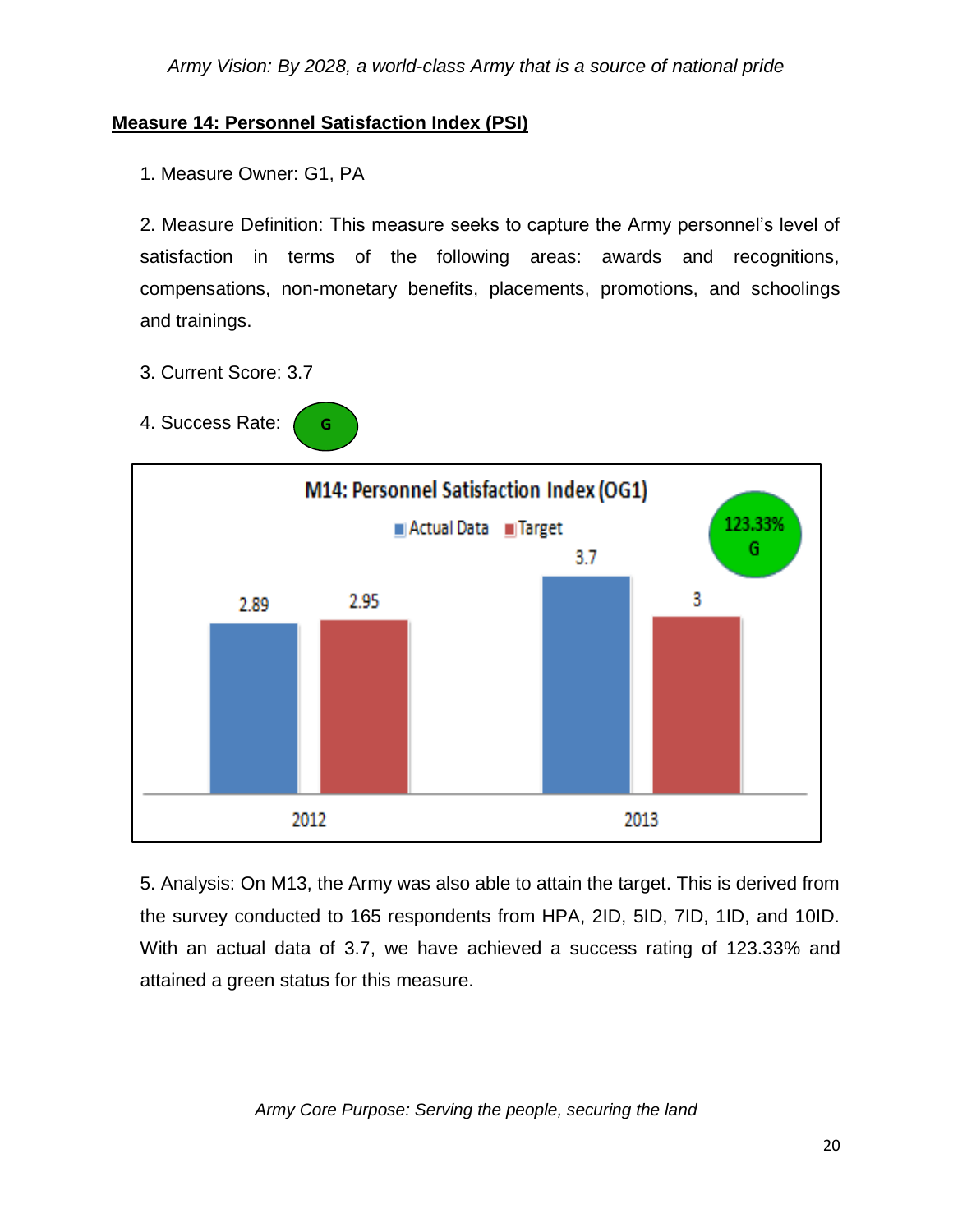## **Measure 15: Doctrine Development Throughput Time (DDTT)**

1. Measure Owner: G8, PA

2. Measure Definition: The Doctrine Development Throughput Time, which measures the total amount of time spent in developing a doctrine from its conceptualization to its promulgation, indicates the ability of the PA to "Adopt and institutionalize best practices in management, operations and support system" (SO 8).

3. Current Score: 1,503 days

**G**

4. Success Rate:



5. Analysis: This measure reflects the total amount of time spent in developing a doctrine from its conceptualization to its promulgation. For this year 2013, with a year-end target of 2,190 days, we had spent 1,503 days for this year. Thus gaining a success rate of 131.14% and a rating of green.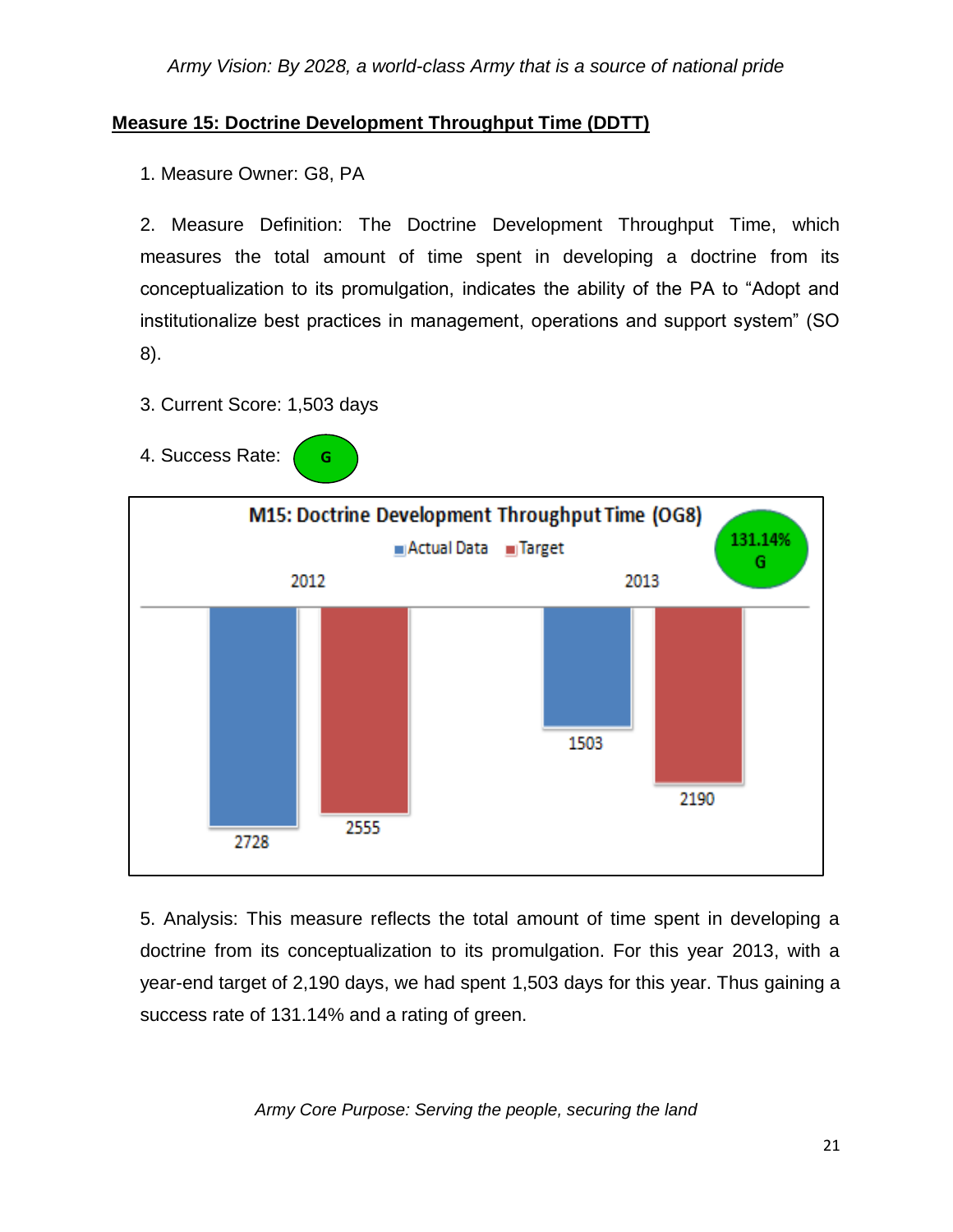# **Measure 16: Number of ISO or internationally certified offices/units (ISO)**

1. Measure Owner: C, AGSMO, PA

2. Measure Definition: This reflects the PA's adoption of best practices in management, operations, and support system in line with its thrust to perform its functions and operations efficiently and effectively.

- 3. Current Score: 0
- 4. Success Rate: **R**



5. Analysis: We shall program one (1) office/unit per year for ISO certification by 2013. The office that has to be certified must be immediately determined. However, the budget for this was not programmed this year, thus this measure attained a red status.

# **Measure 17: Unit Training Readiness Rating - Regular**

1. Measure Owner: G8, PA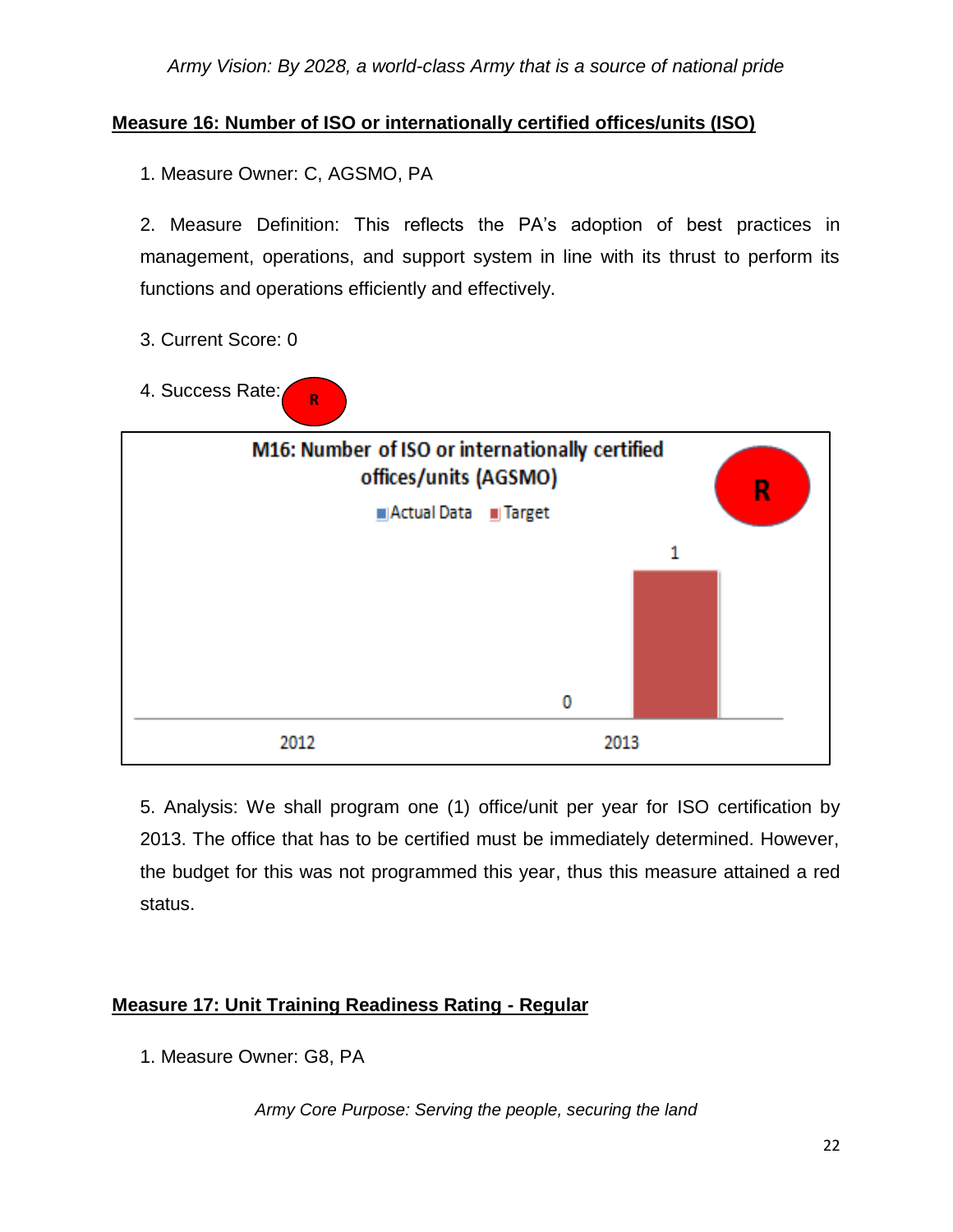2. Measure Definition: This measure quantifies the effort of the PA to provide all its regular units with the required trainings for them to accomplish their missions, to excel in ground operations, and sustain proficiency.

3. Current Score: 87%

**G**

4. Success Rate:



5. Analysis: The Unit Training Readiness Rating quantifies the effort of the PA to provide all units with the required trainings for them to accomplish their missions, to excel in ground operations, and sustain proficiency. With a 2013 year-end target of 80%, we have achieved a unit training readiness rating of 87%. This being said, we have achieved a success rating of 108.75% thus attaining a green status.

## **Measure 18: Unit Training Readiness Rating – Ready Reserve**

1. Measure Owner: G9, PA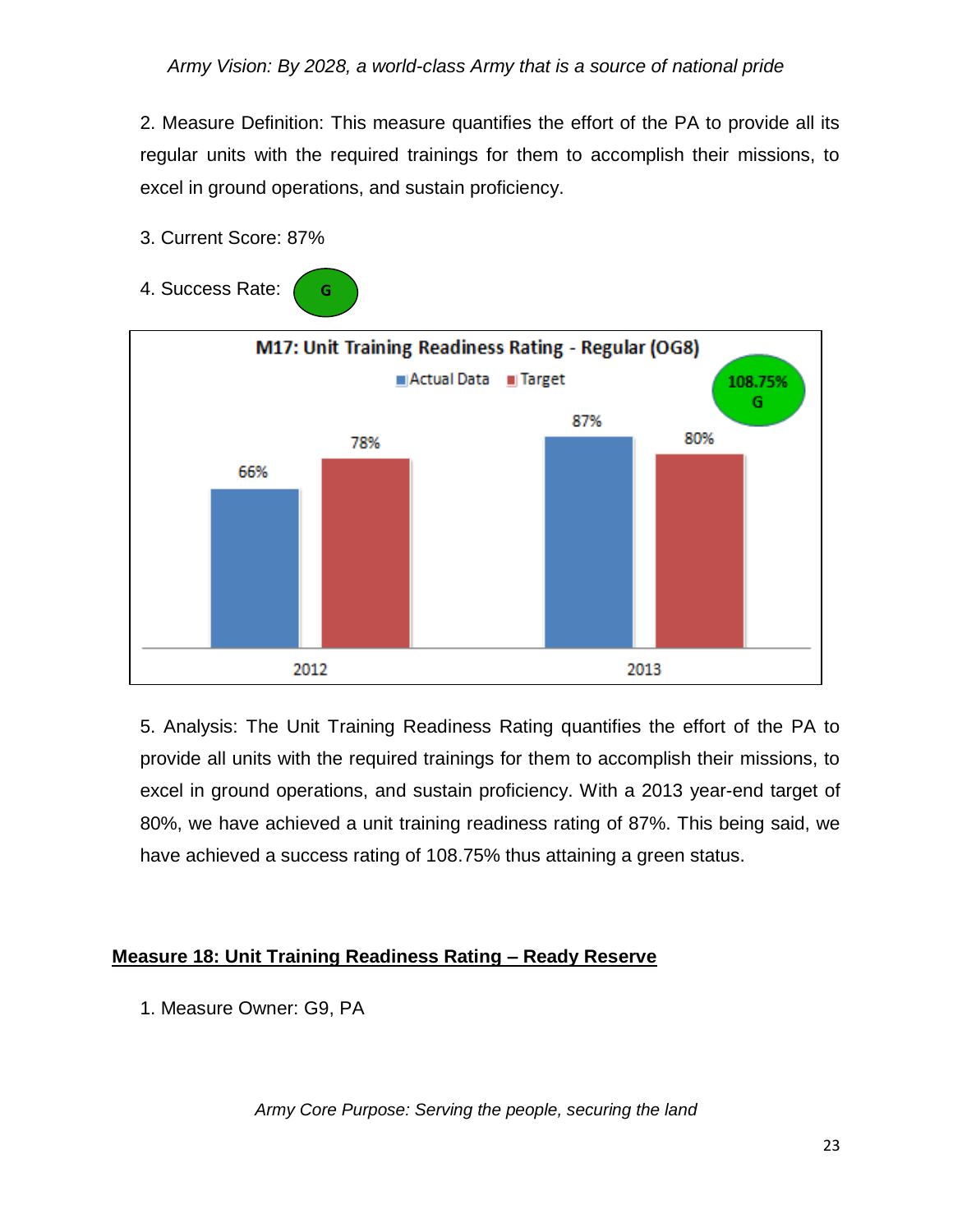2. Measure Definition: Unit Training Readiness of Ready Reserve Units measures the state of readiness being maintained by ready reserve units to be ready for operational deployment within the specified time, upon call for mobilization.

3. Current Score: 91%

**G**

4. Success Rate:



5. Analysis: This measures the state of readiness being maintained by the unit to be ready for operational deployment within the specified time upon call for mobilization. For this year 2013, not only did we reached our target of but exceeded it as well by attaining a unit training readiness rating for ready reserve of 91%. This being said, we gained a success rating of 140% and a status of green.

## **Measure 19: Equipment Readiness (ER)**

1. Measure Owner: G4, PA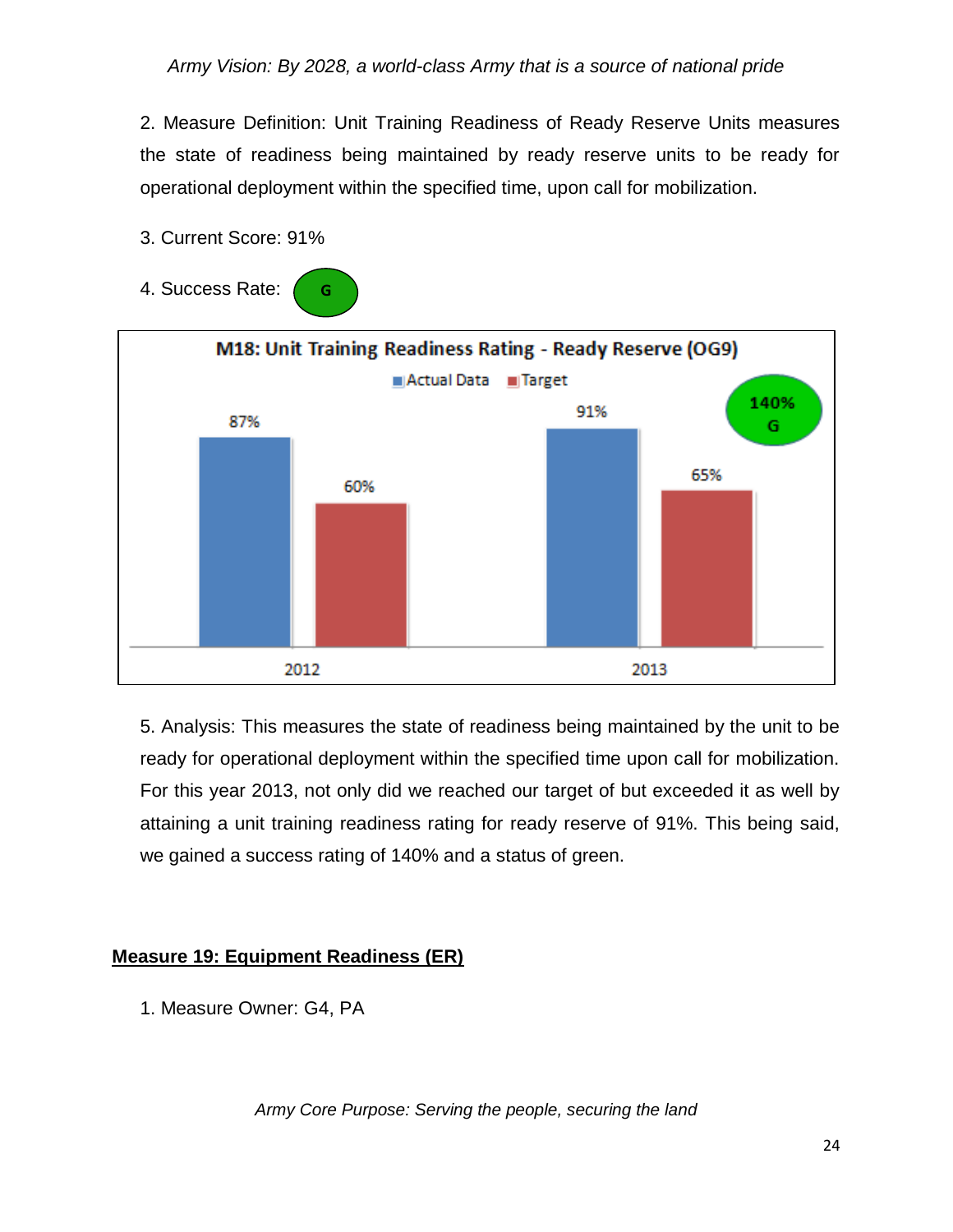2. Measure Definition: This measure intends to determine the capability of the Army to respond to the needs of the AFP by identifying the resource gaps relating to equipment readiness condition, in order to meet the required capabilities of each unit to be fully operational in terms of equipment.

- 4. Success Rate: **Y**M19: Equipment Readiness (OG4) 81.16% Actual Data **Flarget** Υ 80% 70% 67.71% 64.93% 2012 2013
- 3. Current Score: 64.93%

5. Analysis: The equipment readiness is formulated through actual equipment over TOE. For this year 2013, we failed to meet our target of 80% by gaining only 64.93%. Thus, we have gained a success rating of 81.16% and a yellow status.

#### **Measure 20: Maintenance Readiness (MR)**

1. Measure Owner: G4, PA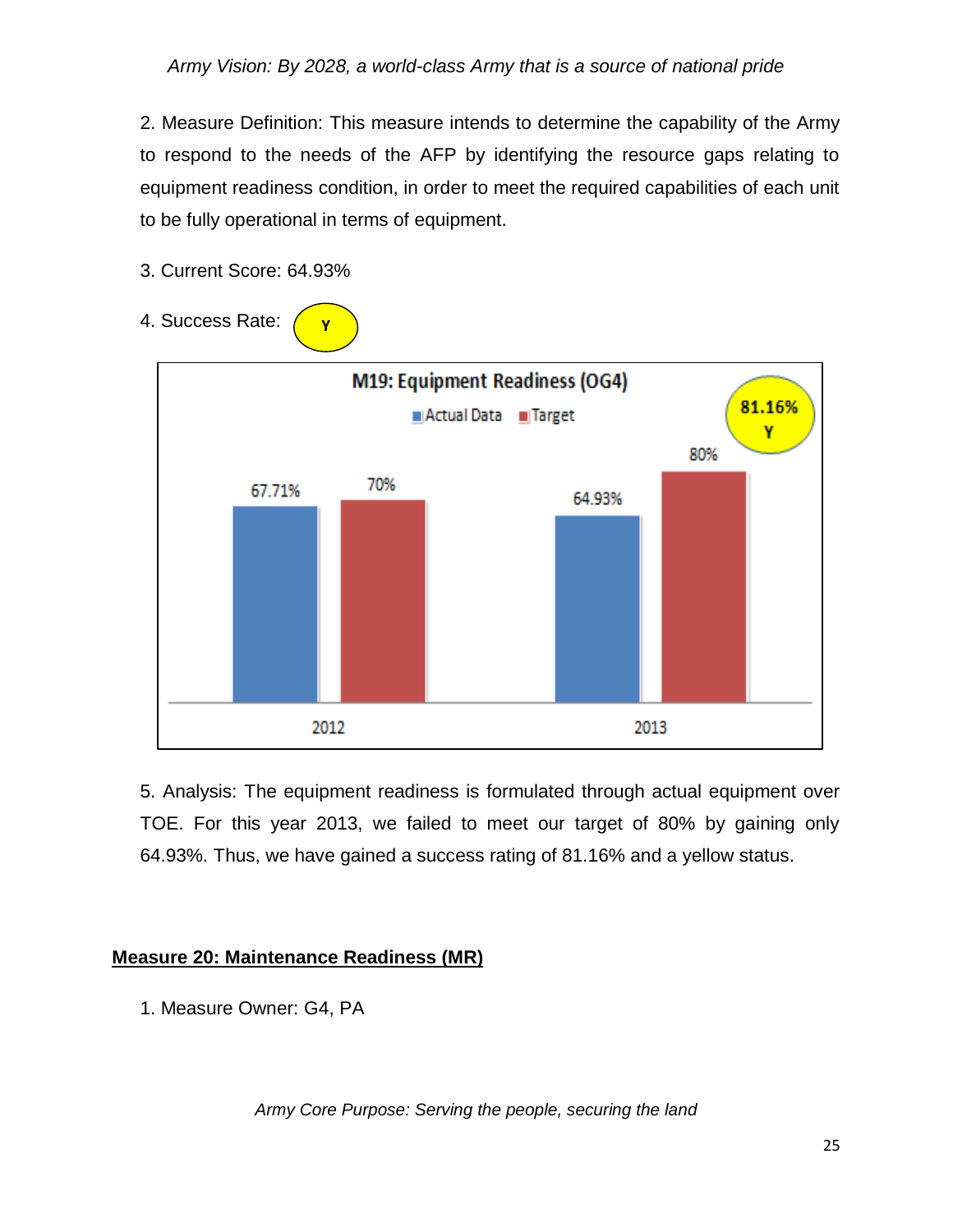2. Measure Definition: Maintenance Readiness reflects the actual status of the equipment on the ground.

- 3. Current Score: 91.68%
- 4. Success Rate: **G**



5. Analysis: For this year 2013, not only we have reached our 80% target for this year but also exceeded it by attaining 91.68% which gave us a success rate of 114.6% and a green status.

# **Measure 21: Combat Effectiveness Readiness (MR)**

1. Measure Owner: G3, PA

2. Measure Definition: This measures how well the field/tactical units perform in tactical engagements and campaigns.

3. Current Score: 51%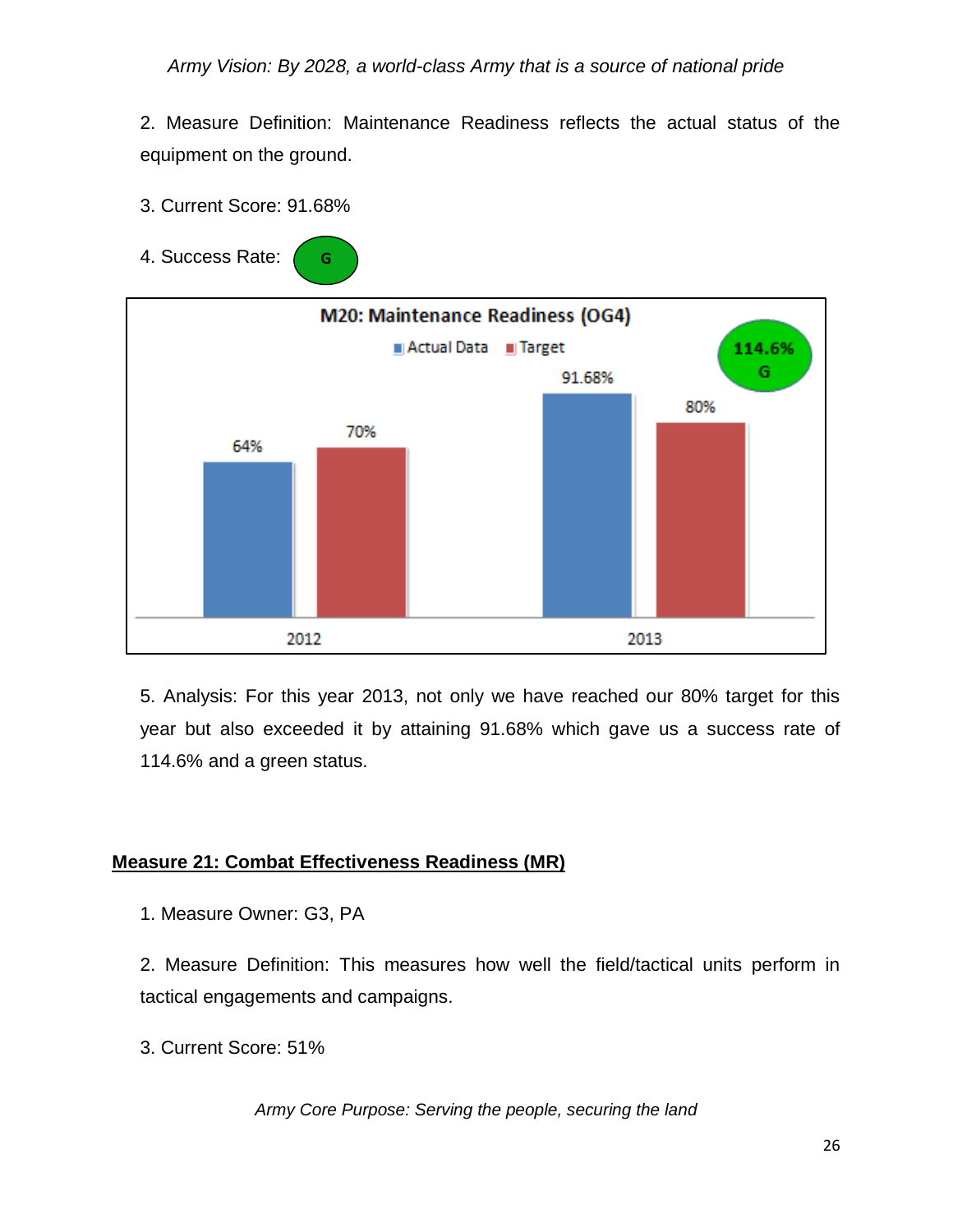4. Success Rate:

**Y**



5. Analysis: This measures how well the field/tactical units perform in tactical engagements and campaigns. With a year-end target of 66%, we have achieved a combat effectiveness rating of 51%, thus, gaining a success rate of 77.27% and a yellow status.

# **Measure 22: Unit Performance Evaluation Rating (UPER)**

1. Measure Owner: G3, PA

2. Measure Definition: Unit Performance Evaluation Rating monitors and evaluates the organizational effectiveness of operating units in accomplishing their tasks in the different mission areas and in performing military operations other than war.

3. Current Score: 65.32%

4. Success Rate: **Y**

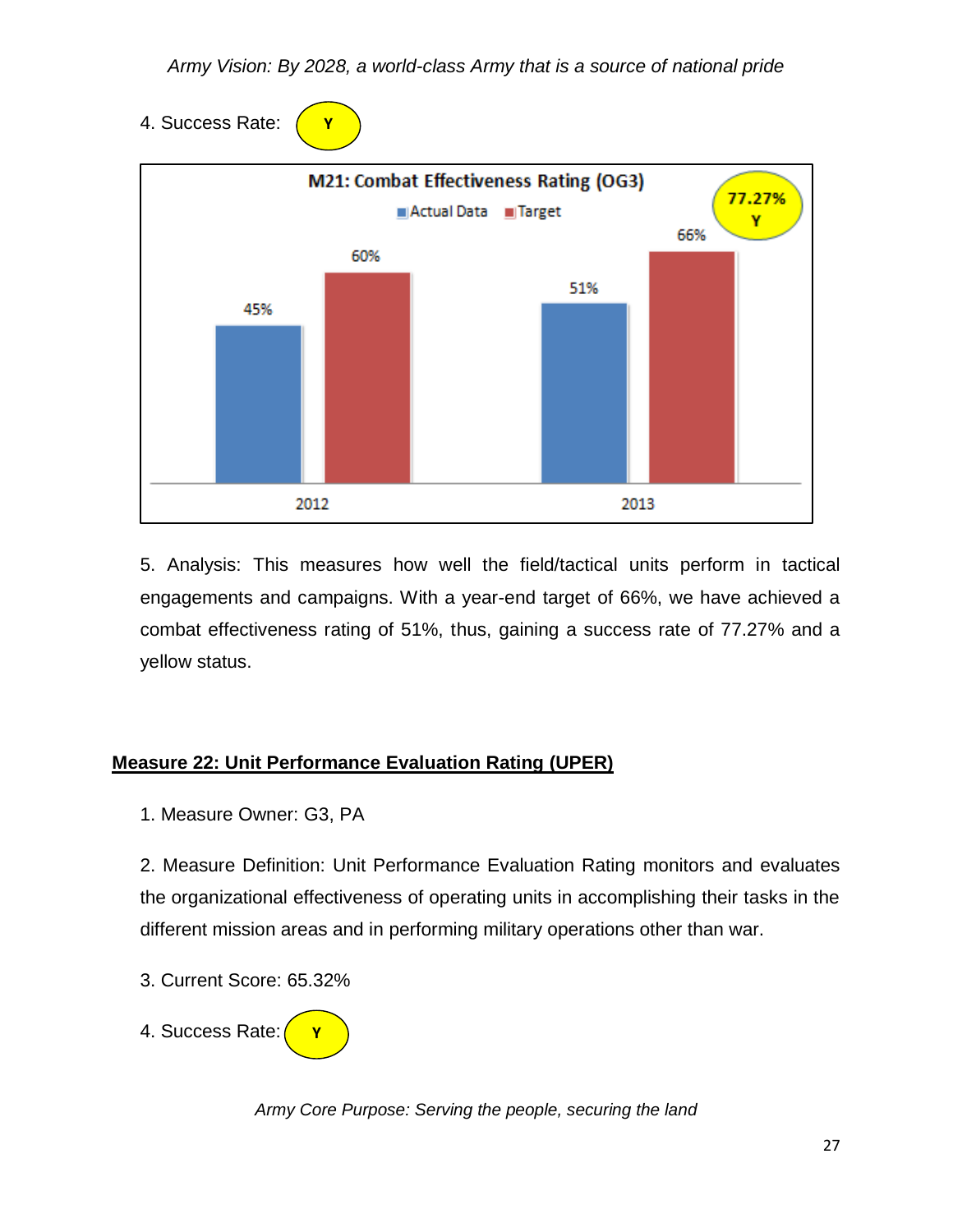

5. Analysis: This will monitor and evaluate the organizational effectiveness of operating units in accomplishing their tasks in the different mission areas and in performing military operations other than war. For the year-end target of 80%, we have a unit performance rating of 65.32%. This being said, we have gained a success rate of 81.65% with a status of yellow.

#### **Measure 23: Nation Building Contribution Index (NBCI**

1. Measure Owner: G7, PA

2. Measure Definition: This measure tracks the Army's contributions to national developments by determining the number of supported national development-related projects.

- 3. Baseline Data: 68%
- 4. Success Rate: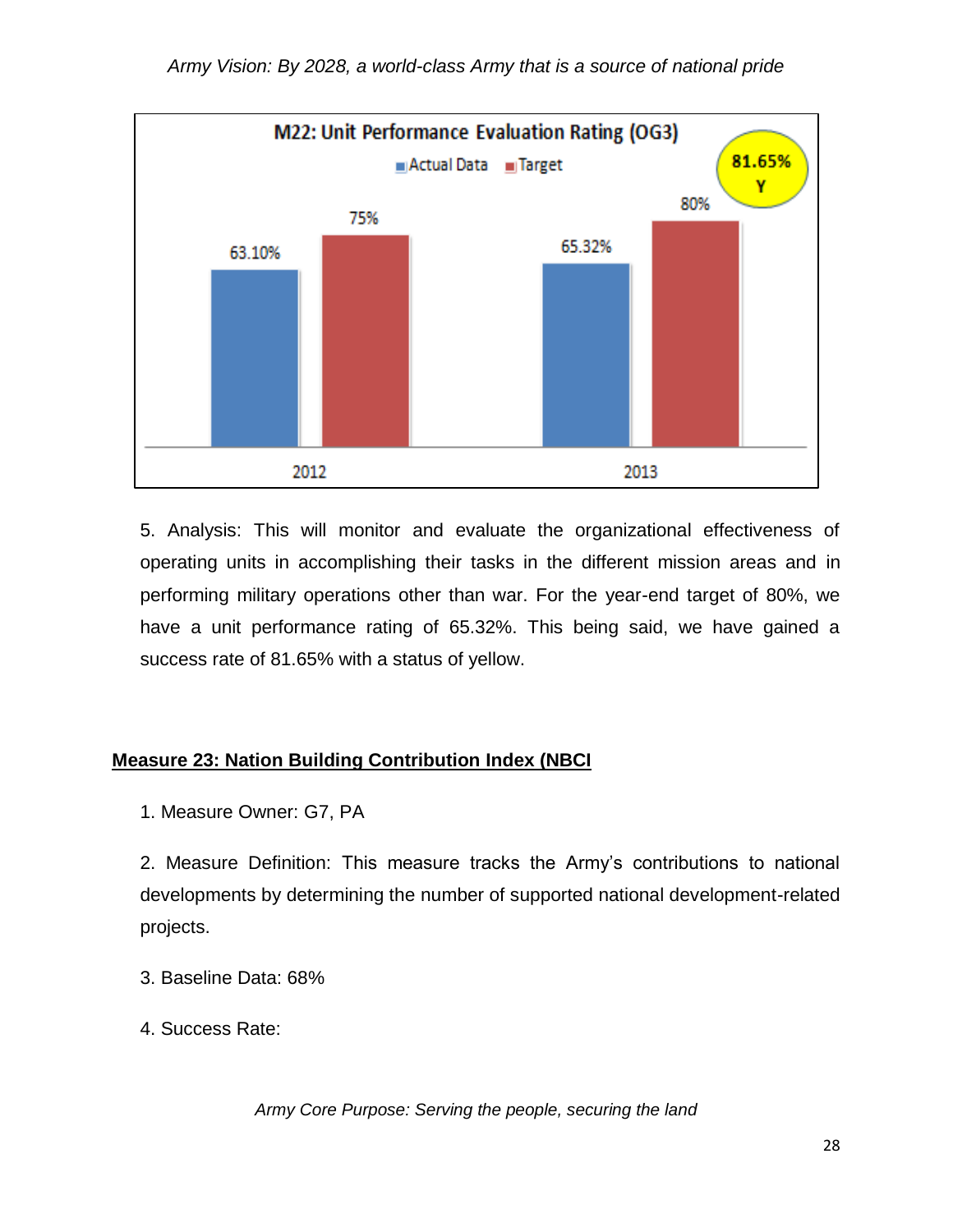

5. Analysis: The PA will track its contributions to national developments by determining the number of supported national development-related projects. This is a new measure recommended by the ATRTWG. The OPR will have to define and standardize what activities or projects will have to be accounted. Of the 31 assumed projected activities for the year 2013, only 15 of this were supported in the first half of the year. This being said, we have achieved a success rating of 48.39% and a red status.

## **Measure 24: Over-all Operational Readiness (OOR)**

1. Measure Owner: G3, PA

2. Measure Definition: Over-all Operational Readiness reflects the PA major subordinate units' capability to conduct ground operations and perform other missions as determined by the Unified Commands and the General Headquarters.

3. Current Score: 68%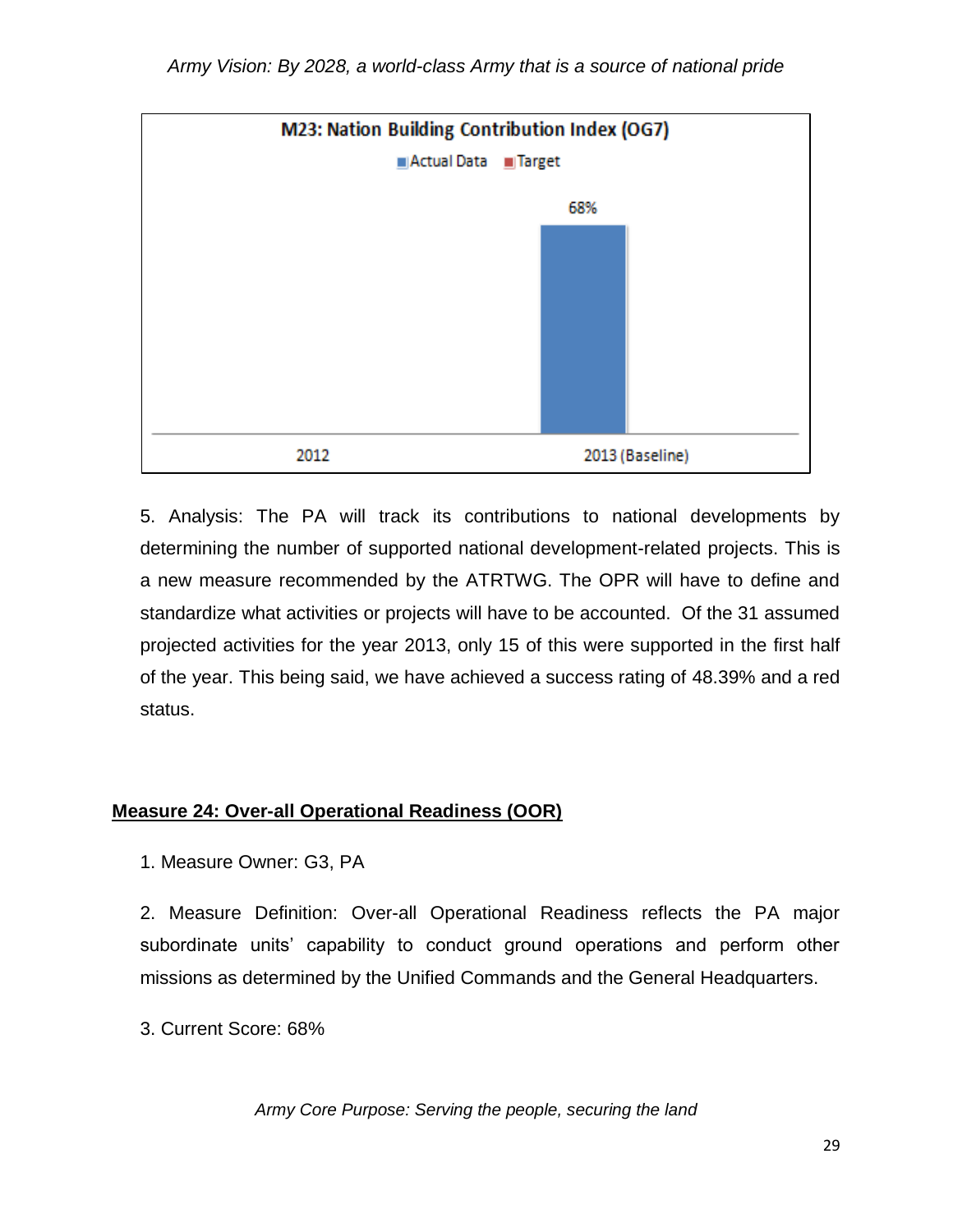4. Success Rate: **Y**



5. Analysis: This measure reflects the major subordinate units' capability to conduct ground operations and perform other missions as determined by the Unified Commands (UCs) and the General Headquarters (GHQ).

For the year-end target of 80%, we have gained 68% over-all operational readiness. Thus, we have gained a success rate of 85% and a yellow status.

# **Measure 25: Net Satisfaction Rating (NSR)**

1. Measure Owner: G7, PA

2. Measure Definition: Designed to measure the strategic objective (SO) no. 1, "Develop and communicate a brand image consistent with the Army's core values", the Net Trust Rating should monitor the perceived trust the general public has on the PA through a survey.

3. Current Score: Plus 70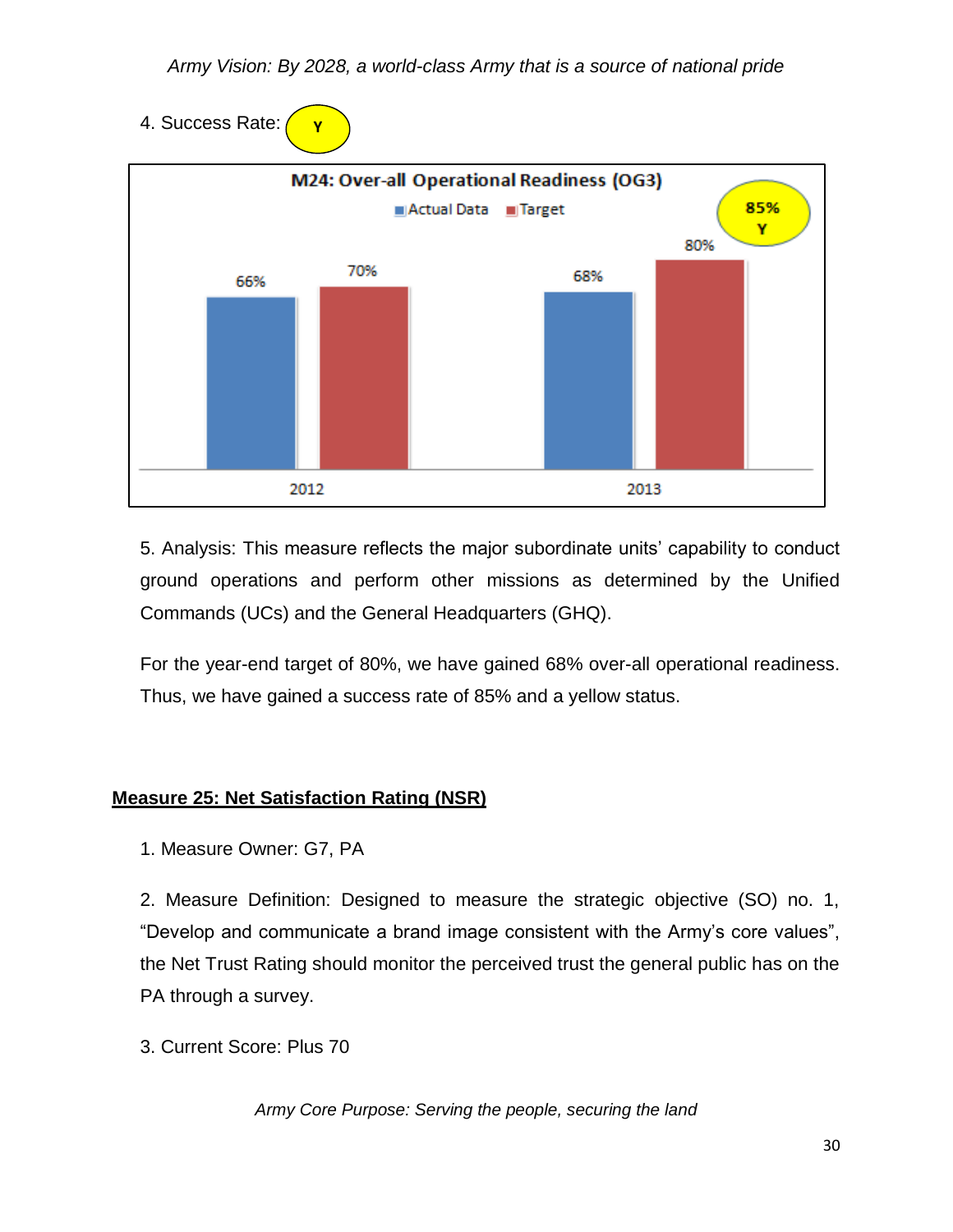4. Success Rate: **G**



5. Remark/s: The Net Satisfaction Rating is the attempt to monitor the level of perceived satisfaction the general public has on the PA relative to its mandate, and this is one of the major deliverables of ATRSEP. The contract was approved on 28 May 2013 and the Notice To Proceed (NTP) was issued on 29 May 2013. Project implementation started on 15 June 2013. The result of the said survey was delivered last 28 March 2014, and the Net Satisfaction Rating of the Philippine Army is Plus 70, attaining and even exceeding its target which is Plus 20. This being said, this measure gained a green status.